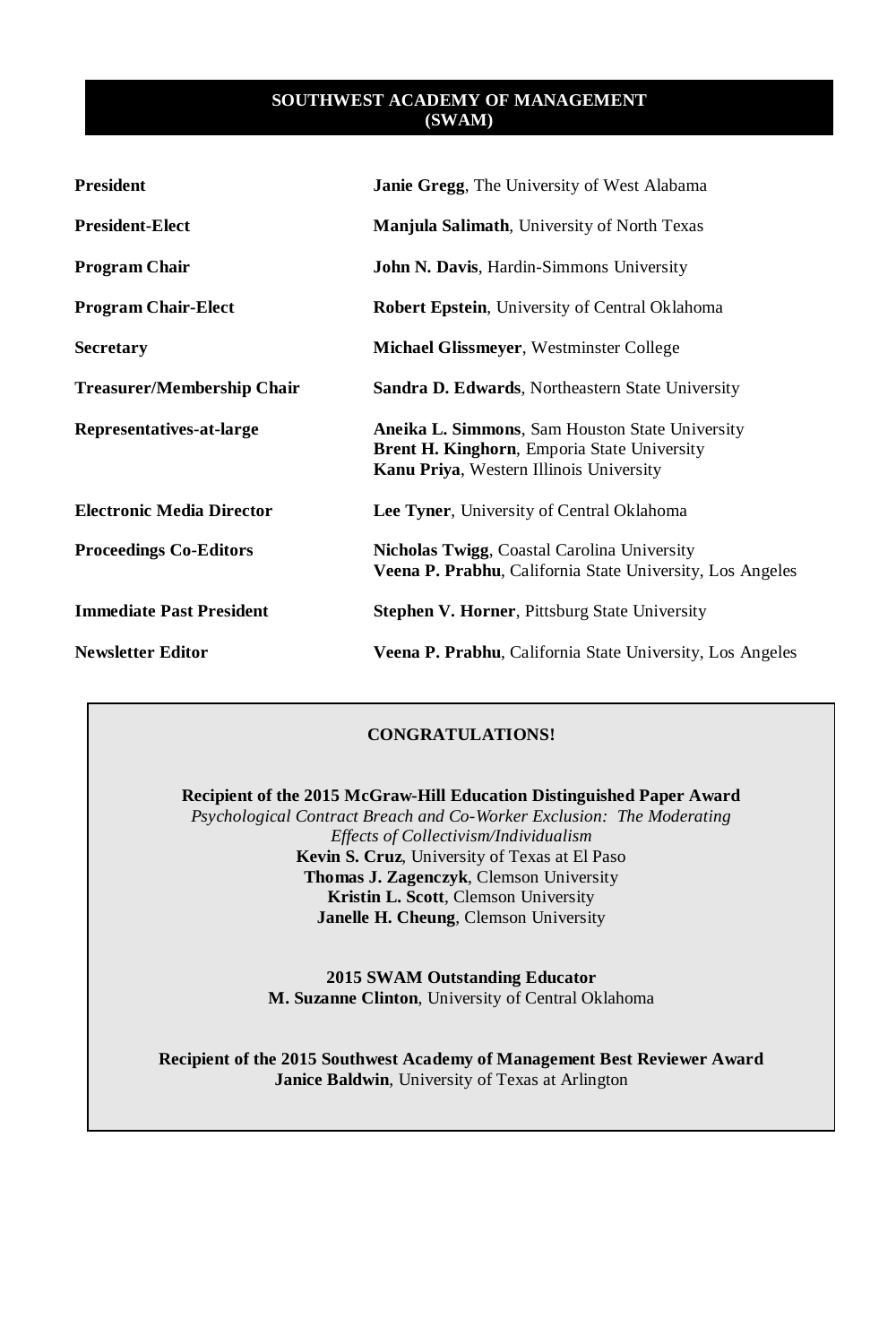## **2015 TRACK CHAIRS**

#### **Entrepreneurship, Small Business and Innovation**

**Robert Epstein**, University of Central Oklahoma, **Kanu Priya**, Western Illinois University – Quad Cities **Greg Tapis**, Augustana College

#### **Organizational Theory / Strategy / Sustainability Faiza Khoja**, University of Houston – Downtown **Marcia Hardy**, Northwestern State University of Louisiana

#### **Organizational Behavior and Leadership**

**Henry Williams**, Purdue University North Central **Phyllis Duncan**, Our Lady of the Lake University

## **Human Resources / Careers**

**Alix Valenti**, University of Houston – Clear Lake **Veena P. Prabhu**, California State University, Los Angeles

#### **Ethics / Corporate Social Responsibility**

**Uday Shinde**, Colorado Mesa University **Ethan Waples**, University of Central Oklahoma

#### **Organizational Development / Conflict Management**

**Peter Sorensen**, Benedictine University **Therese Yaeger**, Benedictine University **Deb Colwill**, Trinity Evangelical Divinity School

## **General Management / Management Education**

**Meghan Wright**, Texas Wesleyan University **Brian Kulik**, Hawaii Pacific University

**Innovative Teaching Workshops Nancy Kucinski**, Hardin-Simmons University

### **Professional Development Workshops**

**M. Suzanne Clinton**, University of Central Oklahoma **Lee Tyner**, University of Central Oklahoma

#### **Research Pipeline**

**Mario Hayek**, Texas A&M University-Commerce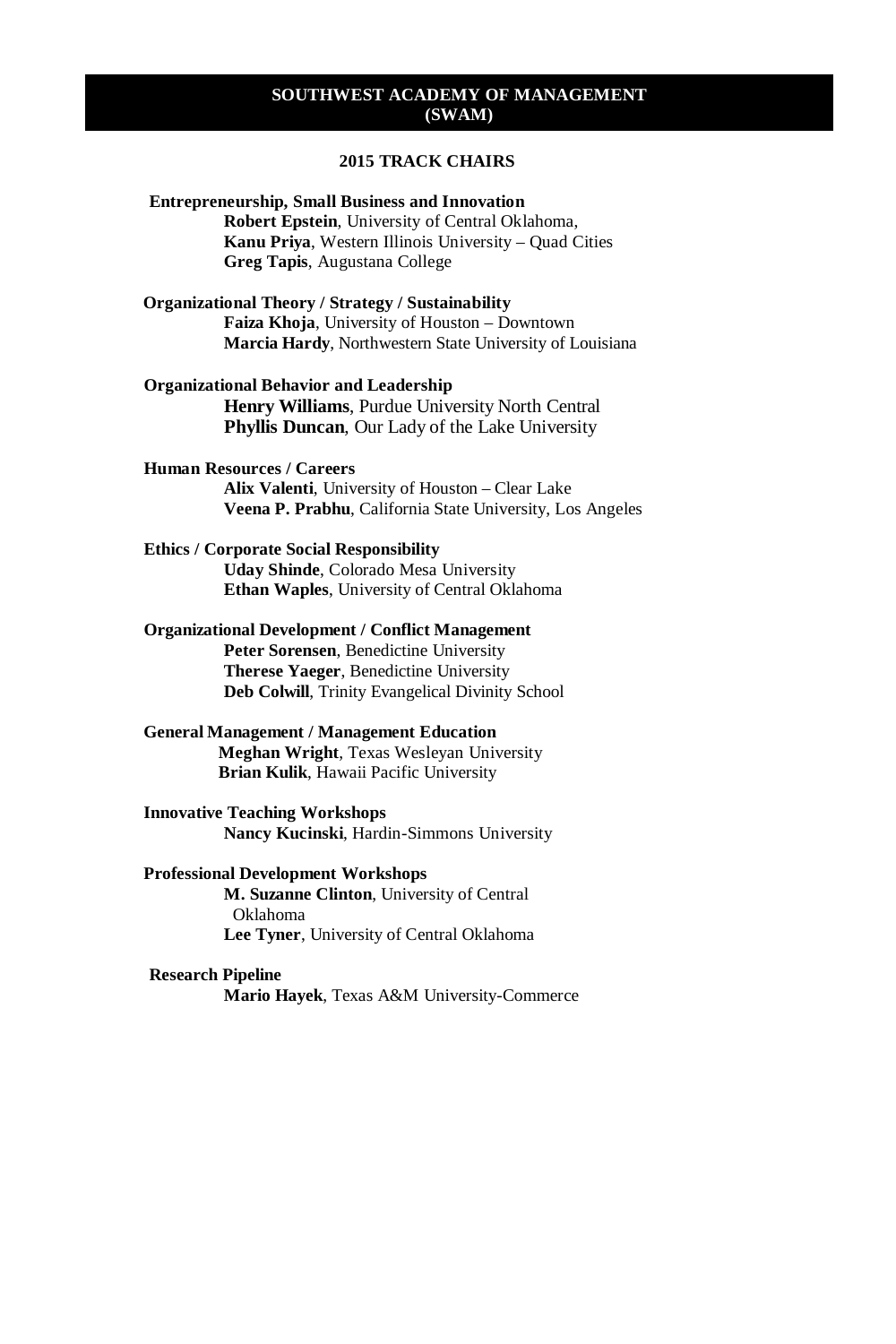### **March 11, 2015 (Wednesday)**

1:30 p.m. – 3:00 p.m. Arboretum 2

## **WELCOME TO THE SOUTHWEST ACADEMY OF MANAGEMENT ANNUAL MEETING Janie Gregg, 2015 SWAM President**

- **TRACK TITLE Organizational Development / Conflict Management**
- **SESSION 1 Organization Development as a Calling: Leadership, Entrepreneurship and Practice**
- **Session Chair: Peter Sorensen,** Benedictine University
- **Facilitator: Therese Yaeger,** Benedictine University

*Social Constructs Practices: Concepts, Methodologies, Tools and Applications* **Mambo Mupepi**, Grand Valley State University **Jaideep Motwani**, Grand Valley State University **Sylvia Mupepi**, Grand Valley State University

*A Call to Agile Leadership -- Implications for OD* **Rachael L. Narel**, Benedictine University

*OD and Entrepreneurship Converge: Building Effective Entrepreneurial Organizations* **Meghan Wright**, Texas Wesleyan University

| 1:30 p.m. $-3:00$ p.m. | Arboretum 3 |
|------------------------|-------------|
|------------------------|-------------|

## **TRACK TITLE Organization Theory / Strategy / Sustainability**

## **SESSION 2**

| <b>Session Chair:</b> | <b>Steve Horner, Pittsburg State University</b> |  |
|-----------------------|-------------------------------------------------|--|
|                       |                                                 |  |

**Discussants: Kathleen Voges**, Texas A& M University-San Antonio **Faiza Khoja**, University of Houston-Downtown

*Firm Strategy, Societal Norms and Cognition: The American Auto Industry from 1968 to 2008*  **Douglas Chun**, University of La Verne **Loren Dyke**, University of La Verne

*Increasing Awareness in Industry Dynamics* **Richard Scoresby**, Texas A&M University

*Strategic Intent, Capabilities and Financial Performance: A Study of the Pharmaceutical Industry* **Richard Brown**, Pennsylvania State University **Hsueh Jen Hsu,** Yuan Ze University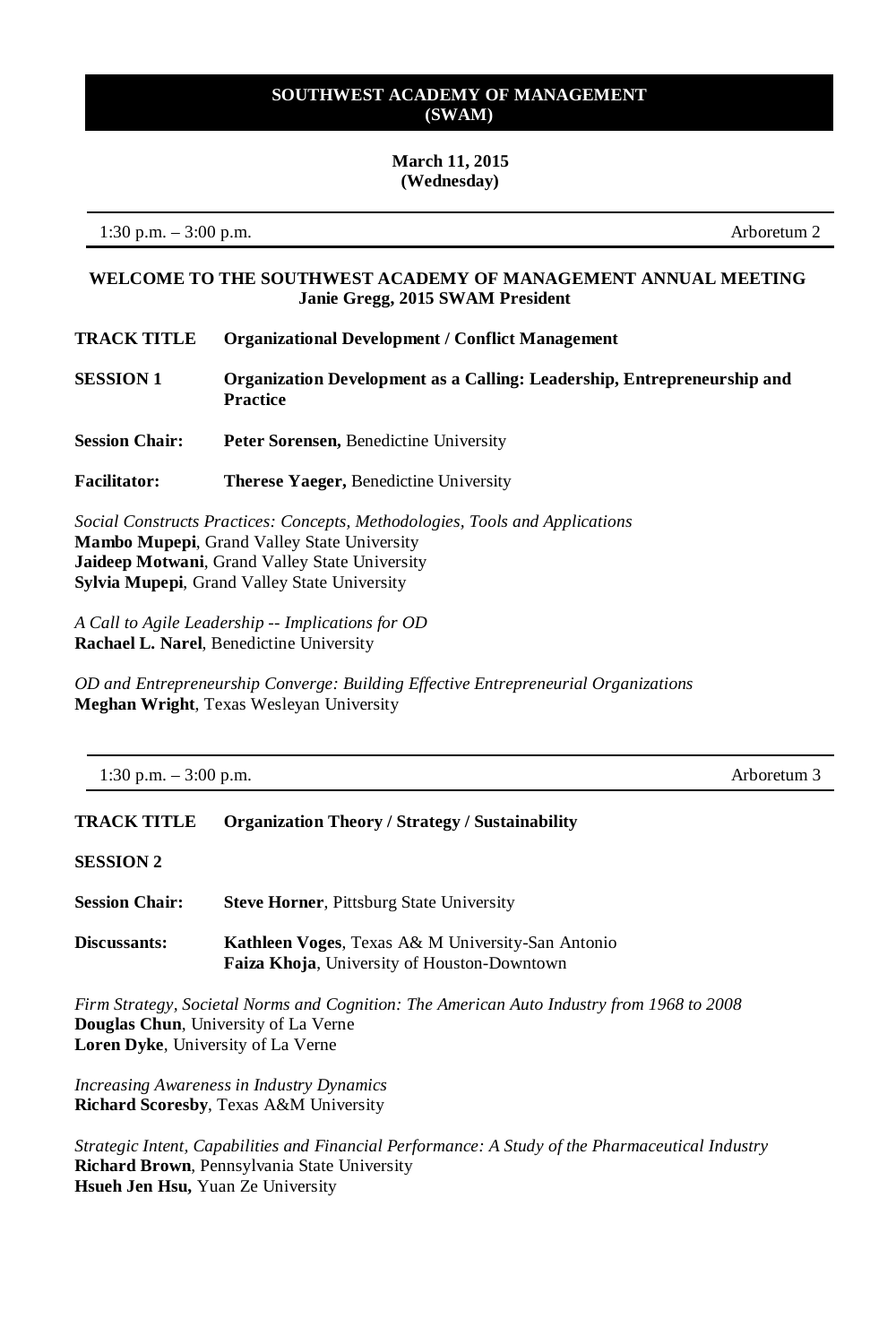## **March 11, 2015 (Wednesday)**

3:00 p.m. – 3:30 p.m. Arboretum Foyer

## **SWAM COFFEE BREAK**

3:30 p.m. - 5:00 p.m. Arboretum 2

| <b>TRACK TITLE</b>     | <b>Organizational Development and Conflict Management</b>                                                                                                                    |
|------------------------|------------------------------------------------------------------------------------------------------------------------------------------------------------------------------|
| PANEL 1                | Scholar-Practitioner as Calling: Living on the Bridge                                                                                                                        |
| <b>Session Chairs:</b> | <b>Deb Colwill, Trinity Evangelical Divinity School</b><br><b>David Jamieson</b> , University of St. Thomas                                                                  |
| Discussants:           | <b>Therese Yaeger, Benedictine University</b><br><b>Katherine Schroeder, Astellas</b><br>Angie Keister, Allstate Insurance Company<br>Peter Sorenson, Benedictine University |

3:30 p.m. –5:00 p.m. Arboretum 3

| <b>TRACK TITLE</b>    | <b>General Management / Management Education</b>                                   |
|-----------------------|------------------------------------------------------------------------------------|
| <b>SESSION 2</b>      | <b>Lesson Learned from the Health Care Industry</b>                                |
| <b>Session Chair:</b> | <b>Gerald Burch, Tarleton State University</b>                                     |
| Discussant:           | <b>Dina Abdelzaher</b> , University of Houston – Clear Lake                        |
|                       | Cooperative Engagement and Management Practice: An Explanation of Medicare Charges |

*Cooperative Engagement and Management Practice: An Explanation of Medicare Charges* **Brian Kulik**, Hawaii Pacific University **Diamond Giacomelli**, Robert Half International

*Should Lap-Band Tighten Linkage with Sutter Health and Allergan, Inc.?* **S. Mantravadi**, University of Texas School of Public Health

**Discussants: S. Mantravadi**, University of Texas School of Public health **Brian Kulik,** Hawaii Pacific University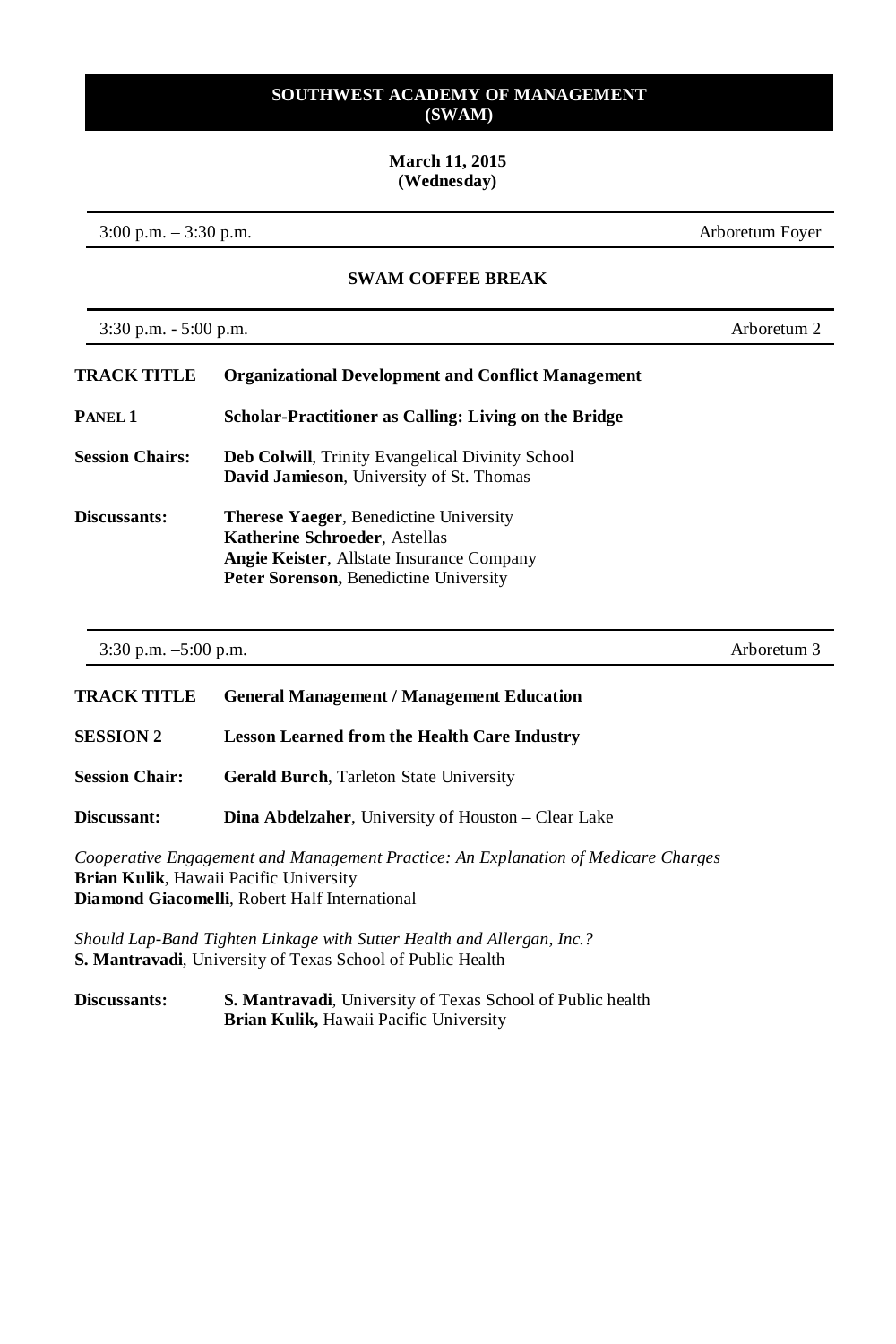## **March 11, 2015 (Wednesday)**

3:30 p.m. –5:00 p.m. Arboretum 4

## **TRACK TITLE Organizational Behavior / Leadership**

**SESSION 3 OB I**

**Session Chair: Henry Williams**, Purdue University North Central

*Falling from a Calling: Entitlement and the Social (De)Construction of Leader Identity* **John Humphreys,** Texas A&M University – Commerce **Stephanie Pane Haden,** Texas A&M University – Commerce **John N. Davis,** Hardin-Simmons University

*A Re-examination of Vroom's Expectancy Theory: Motivation within the Social Context* **Bobby Lloyd**, Bethel College **Dan Mertens**, University of Central Oklahoma

### **Make plans to join us in Oklahoma City for our 2016 conference.** ♦♦♦

# **43rd Annual Conference**

March 9 – 12, 2016 Renaissance Oklahoma City Convention Center Hotel Oklahoma City, Oklahoma

## **44th Annual Conference**

March 8 - 11, 2017 Statehouse Convention Center/Marriott Little Rock, Arkansas

For a premier publishing opportunity, check out the peer-reviewed **FBD Journal** a[t https://www.fbdonline.org/journal/](https://www.fbdonline.org/journal/)

## $\blacklozenge$

*All FBD conference participants are eligible to have their work considered for the low submission fee of \$40.*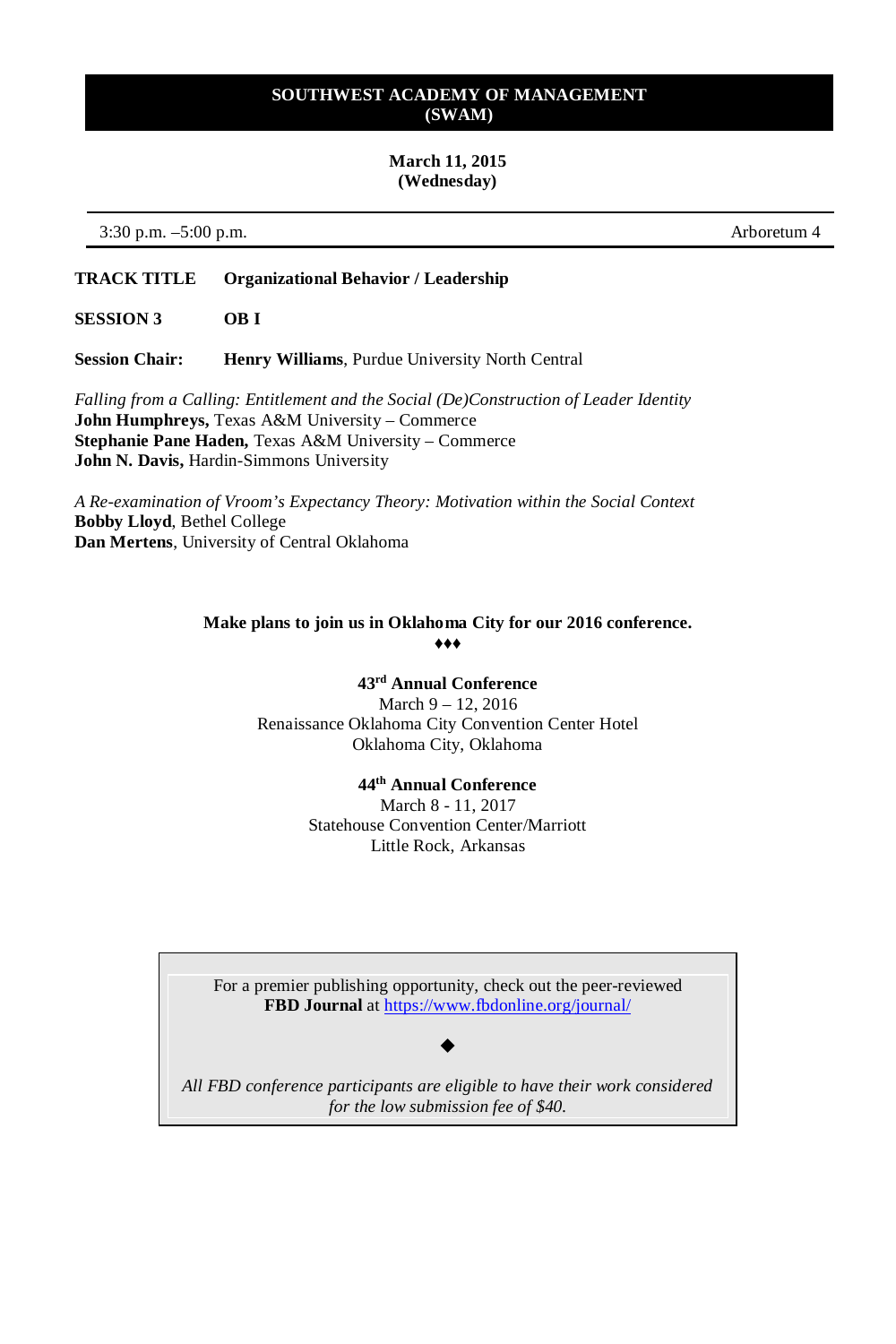#### **March 12, 2015 (Thursday)**

7:00 a.m. - 8:15 a.m. Board Room B

#### **SPECIAL SESSION**

#### **SWAM Officers' Meeting & Breakfast**

**Session Chair: Janie R. Gregg**, The University of West Alabama **President**, Southwest Academy of Management

| $8:30$ a.m. $-10:00$ a.m. |                                                                                                                                                        | Arboretum 1 |
|---------------------------|--------------------------------------------------------------------------------------------------------------------------------------------------------|-------------|
| <b>TRACK TITLE</b>        | <b>Organizational Development / Conflict Management</b>                                                                                                |             |
| PANEL <sub>2</sub>        | Parkland Health and Hospital System as a Calling                                                                                                       |             |
| <b>Session Chair:</b>     | <b>Rachel Narel, Benedictine University</b>                                                                                                            |             |
| Discussants:              | <b>Therese Yaeger, Benedictine University</b><br><b>Jim Dunn, Parkland Health and Hospital System</b><br><b>Peter Sorenson, Benedictine University</b> |             |

8:30 a.m. – 10:00 a.m. Arboretum 2

## **TRACK TITLE Entrepreneurship / Small Business / Innovation**

**SESSION 2 Entrepreneurship I**

**Session Chair: Gregory P. Tapis**, Augustana College

*To Grow or Not to Grow: Challenges or Choices for Female Entrepreneurs?* **Emma Fleck**, Colorado Mesa University

*The Entrepreneurial Marketing of Trumpet Records* **Stephanie Pane Haden**, Texas Am University – Commerce **Courtney Kernel**, Southeastern Oklahoma State University **Leslie Toombs**, Texas A&M University – Commerce

*Kenyan Young Entrepreneurs: Opportunities and Challenges They Face in Establishing Small and Medium Enterprises* **Zach Yabs**, DeVry University **James Yabs**, University of Eldoret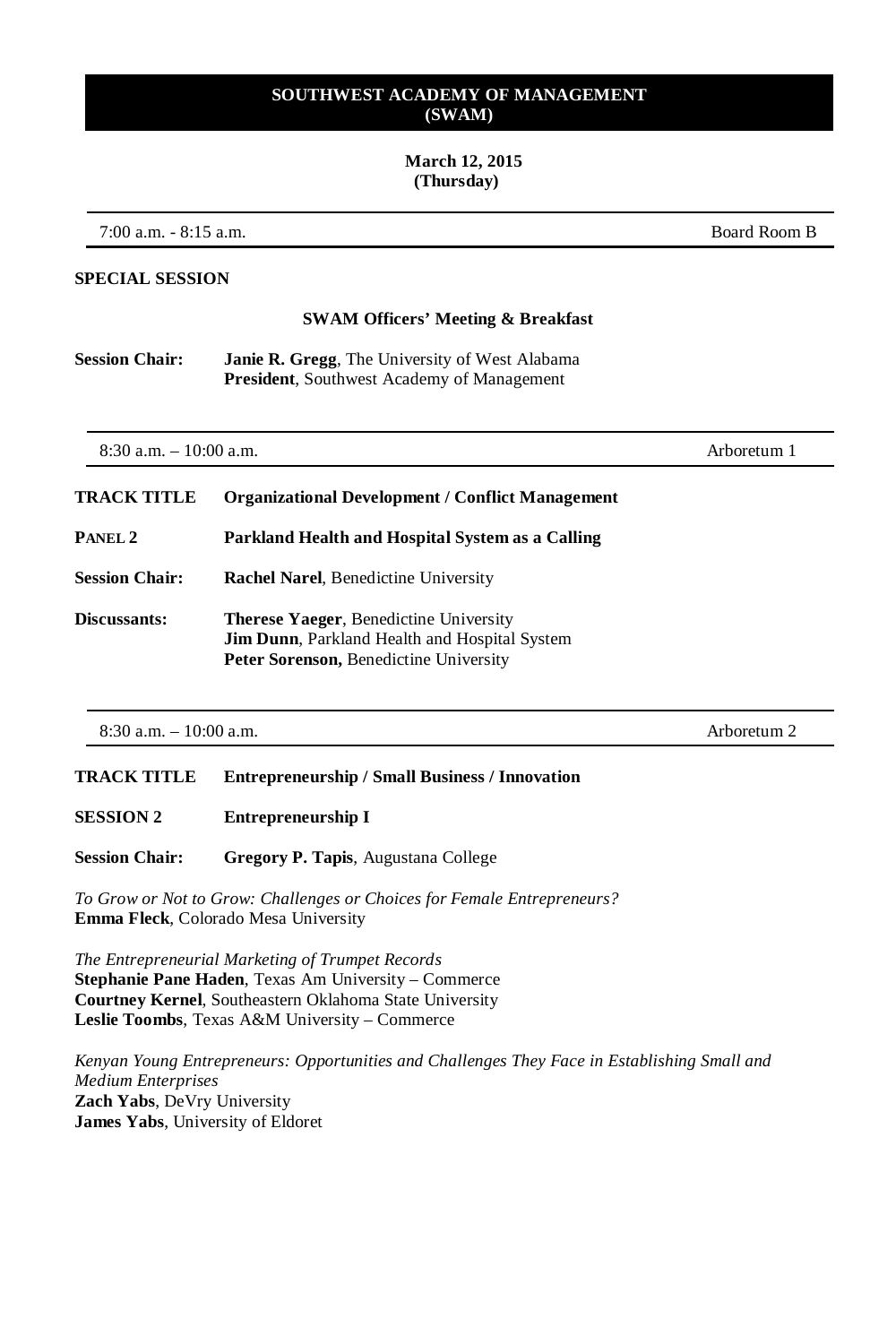## **March 12, 2015 (Thursday)**

8:30 a.m. – 10:00 a.m. Arboretum 3

## **TRACK TITLE Professional Development Workshops**

**SESSION 3 A Return to the Past: Using Books to Supplement Students' Learning, Part II**

**Session Chair: M. Suzanne Clinton**, University of Central Oklahoma

**Lee Tyner**, University of Central Oklahoma **M. Suzanne Clinton**, University of Central Oklahoma **Robert Epstein**, University of Central Oklahoma **Abbie Lambert,** Sonic Corporation

10:00 a.m. - 10:30 a.m. Market Place Exhibit Hall

**FBD Coffee Break -** Please make plans to visit the exhibits for information on the latest books and newest educational technologies. Let our exhibitors know how much we appreciate their presence and continued support! Prize Drawings take place at **10:15 a.m.** in the Exhibit Area. *Must be present to win.*

10:30 a.m. – 12:00 p.m. Arboretum 1

## **TRACK TITLE Organizational Development / Conflict Management**

**PANEL 3 Intergenerational Experience-Driven Leadership Development**

**Session Chair: Denie Burks**, Berry College

**Deb Colwill**, Trinity Evangelical Divinity School **Doris Martin**, Strayer University **Tiffany Yates**, Dale Carnegie

> For a premier publishing opportunity, check out the peer-reviewed **FBD Journal** a[t https://www.fbdonline.org/journal/](https://www.fbdonline.org/journal/)

*All FBD conference participants are eligible to have their work considered for the low submission fee of \$40.*

 $\blacklozenge$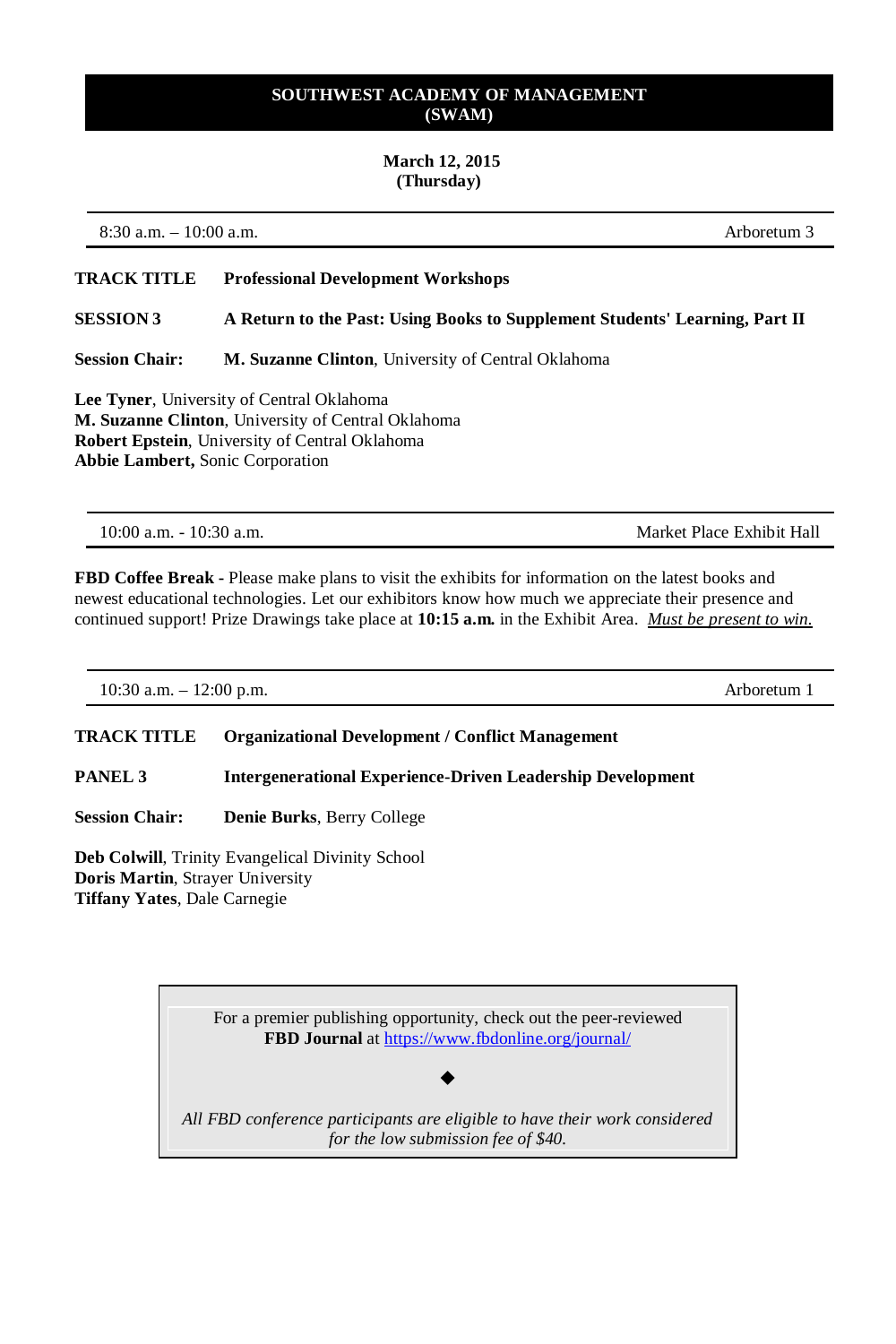## **March 12, 2015 (Thursday)**

10:30 a.m. – 12:00 p.m. Arboretum 2

**TRACK TITLE Professional Development Workshops**

**SESSION 2 Pursuing a Graduate Degree and Higher Education as a Career: The Faculty of the Future Depends on Us! & Developing Leadership through Transformative Learning Experiences: Practical Lessons for the Development of a Mentoring Program**

**Session Chair: Lee Tyner**, University of Central Oklahoma

**Kimberly Merritt**, Oklahoma Christian University **M. Suzanne Clinton**, University of Central Oklahoma **Robert Epstein**, University of Central Oklahoma **Jennifer Barger Johnson**, University of Central Oklahoma

**Holly Osburn**, University of Central Oklahoma **M. Suzanne Clinton**, University of Central Oklahoma

10:30 a.m. – 12:00 p.m. Arboretum 3

**TRACK TITLE Innovative Teaching Workshops**

**SESSION 3 Learning with Technology**

**Session Chair: Nancy Kucinski**, Hardin-Simmons University

*Building Quality Online Courses through Collaboration* **Lucas W. Loafman**, Texas A&M University-Central Texas **Barbara Altman,** Texas A&M University-Central Texas

*Twitter as Effective Tool for Teaching and Learning* **Scott Hamm**, Hardin-Simmons University

> Please make plans to visit the exhibits to receive information on the latest books and newest education technologies.

٠ Please let exhibitors know how much we appreciate their presence and continued support!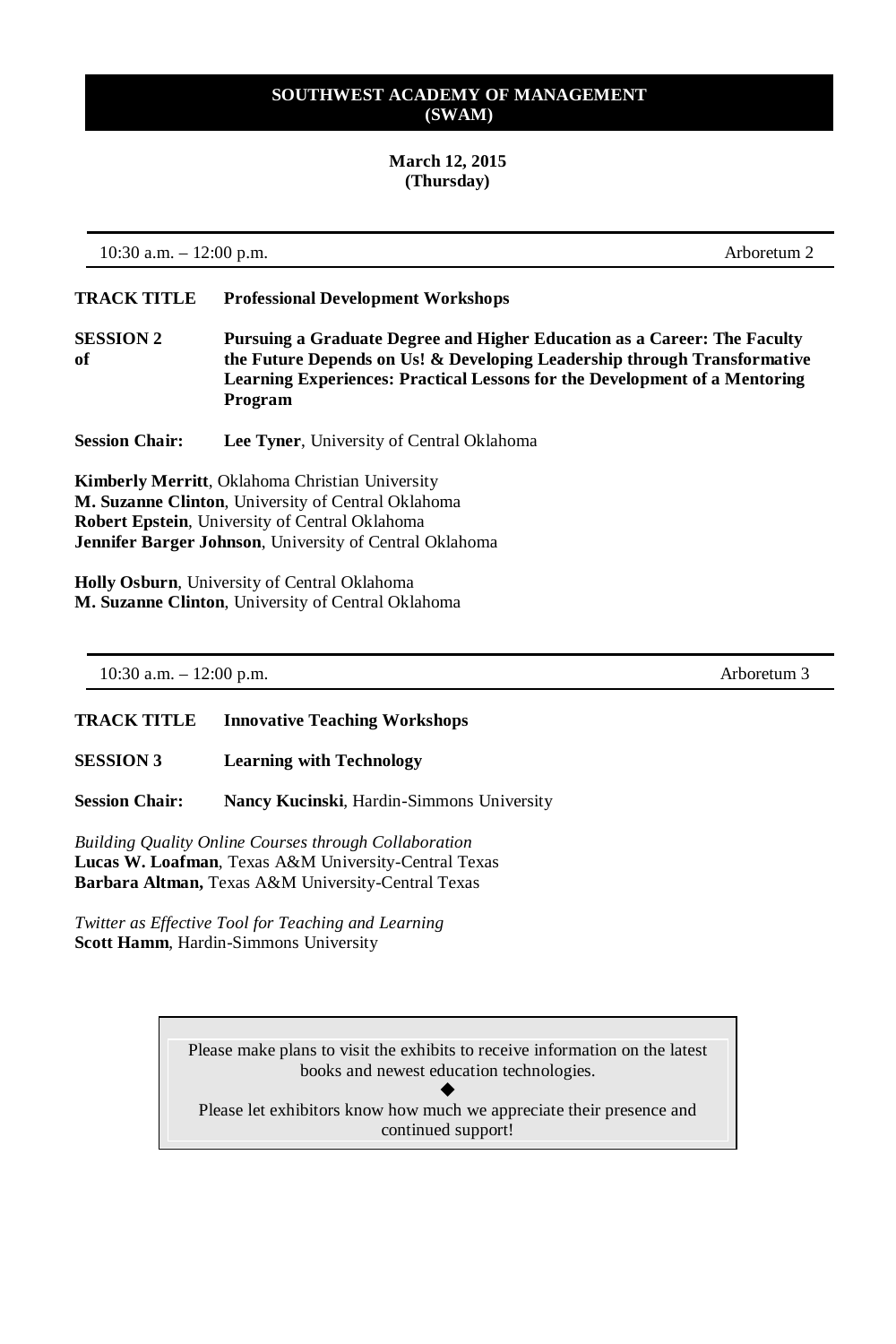#### **March 12, 2015 (Thursday)**

10:30 a.m. – 12 p.m. Arboretum 4

## **TRACK TITLE Ethics / Corporate Social Responsibility**

#### **SESSION 4 Ethics and CSR Today**

**Session Chair: Uday Shinde**, Colorado Mesa University

*The Impact of National Culture on Corporate Social Responsibility: The Case of Europe and Asia* **NampornThanetsunthorn**, Benedictine University

*Religiosity and Ethical Ideologies as They Pertain to Business Ethics: Though the Lens of the Theory of Planned Behavior* **Jacob Voegel**, Southern Illinois University **John Pearson**, Southern Illinois University

*The Relation between Perceived justice and Schedule Satisfaction: The Moderate Role of Tenure* **Randi Sims**, Nova Southeastern University **Yuliya Yurova**, Nova Southeastern University

*Strategic Stakeholder Theory: Stakeholders That Matter Most* **Richard Scoresby,** Texas A&M University

12:00 p.m. – 1:30 p.m.

**TRACK TITLE Luncheon**

**SESSION TITLE Speaker Series Luncheon (tickets needed)**

**Presiding John N. Davis**, Hardin-Simmons University Program Chair, Southwest Academy of Management

**Discussant Jake Williams**, PMI Research Administrator

**Entrepreneurial Speaker TBA** 

Must have a ticket to participate. Tickets must be purchased with your FBD package.

Sponsored in part by Project Management Institute Research Program



**SOUTHWEST ACADEMY OF MANAGEMENT (SWAM)**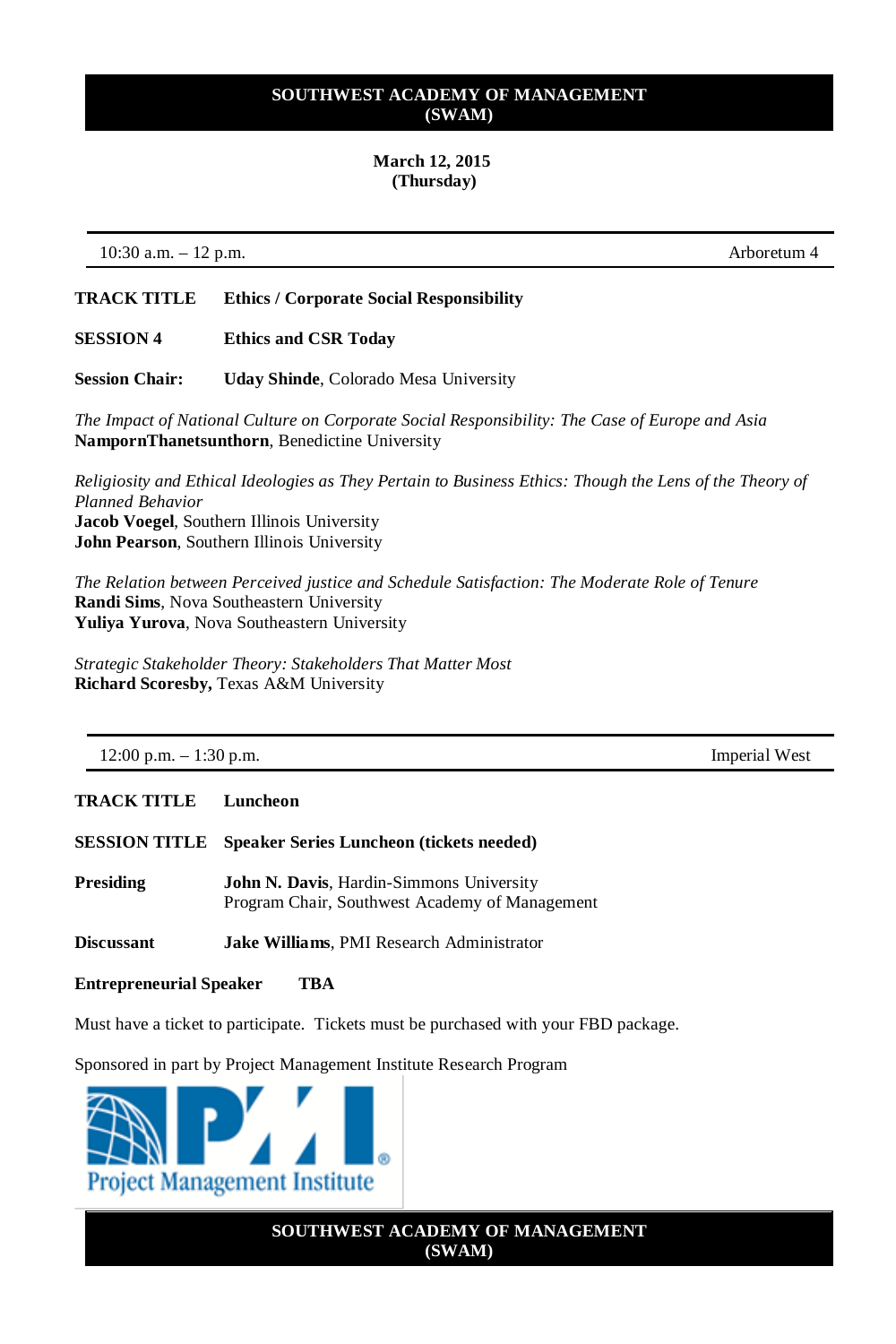## **March 12, 2015 (Thursday)**

| 1:30 p.m. 3:00 p.m.     |                                                                                                                                                                                                                                                                                                                                                                                                                                                                                         | Arboretum 1 |
|-------------------------|-----------------------------------------------------------------------------------------------------------------------------------------------------------------------------------------------------------------------------------------------------------------------------------------------------------------------------------------------------------------------------------------------------------------------------------------------------------------------------------------|-------------|
| <b>TRACK TITLE</b>      | <b>Organizational Development and Conflict Management</b>                                                                                                                                                                                                                                                                                                                                                                                                                               |             |
| PANEL <sub>4</sub>      | Women in the C-Suite or Women as Corporate leaders                                                                                                                                                                                                                                                                                                                                                                                                                                      |             |
| <b>Session Chair:</b>   | Deb Colwill, Trinity Evangelical Divinity School                                                                                                                                                                                                                                                                                                                                                                                                                                        |             |
| Discussants:            | Henry Williams, Purdue University North Central<br>Elizabeth Christo-Baker, Purdue University North Central<br>Denie Burks, Berry College                                                                                                                                                                                                                                                                                                                                               |             |
| 1:30 p.m. $-3:00$ p.m.  |                                                                                                                                                                                                                                                                                                                                                                                                                                                                                         | Arboretum 2 |
| <b>TRACK TITLE</b>      | <b>Human Resources / Careers</b>                                                                                                                                                                                                                                                                                                                                                                                                                                                        |             |
| <b>SESSION 2</b>        | <b>Contemporary Issues in Human Resource Management and Employee</b><br><b>Behaviors</b>                                                                                                                                                                                                                                                                                                                                                                                                |             |
| <b>Session Chair:</b>   | Veena P. Prabhu, California State University, Los Angeles                                                                                                                                                                                                                                                                                                                                                                                                                               |             |
|                         | Aligning HR Practices to Achieve Desired Employee Behaviors<br>Brian Martinson, Tarleton State University<br>John Deleon, Tarleton State University                                                                                                                                                                                                                                                                                                                                     |             |
|                         | Proactive Personality and Employee Retention: Exploring the Mediational Framework<br>Veena P. Prabhu, California State University, Los Angeles                                                                                                                                                                                                                                                                                                                                          |             |
| Irresponsible Behaviors | Financial Efficacy: Self-perception of Financial Competency, and its Impact on Responsible and<br>Osman Kavcar, University of Houston-Downtown<br>Whitney Botsford Morgan, University of Houston-Downtown<br>Sarah Singletary Walker, University of Houston-Downtown<br>Ibtesama Baig, University of Houston-Downtown<br>Danielle LaChapelle, University of Houston-Downtown<br><b>Ohanes Paskelian</b> , University of Houston-Downtown<br>Kevin Jones, University of Houston-Downtown |             |
| Discussants:            | Veena P. Prabhu, California State University, Los Angeles<br>Osman Kavcar, University of Houston-Downtown<br>Brian Martinson, Tarleton State University                                                                                                                                                                                                                                                                                                                                 |             |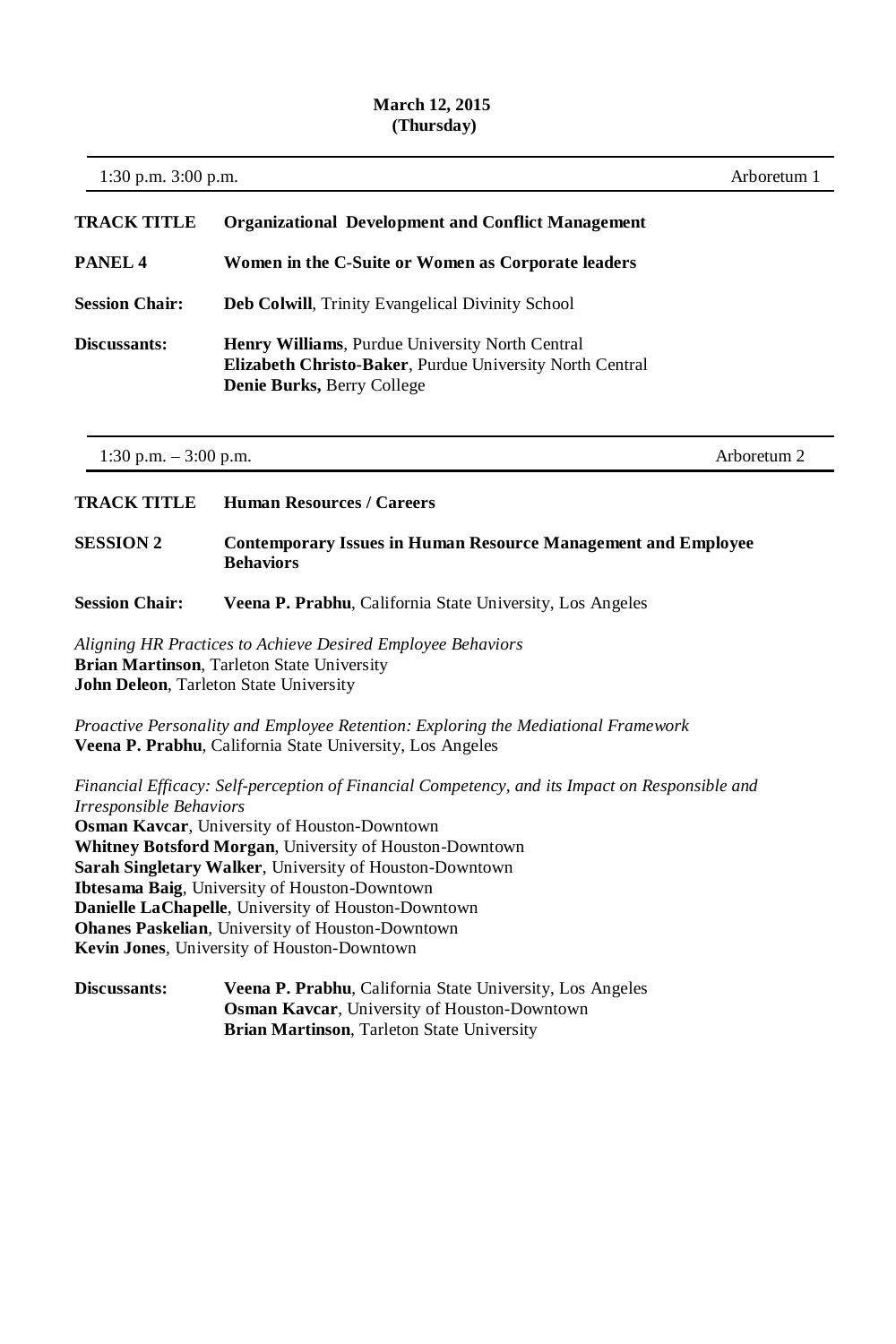### **March 12, 2015 (Thursday)**

1:30 p.m. – 3:00 p.m. Arboretum 3

## **TRACK TITLE Professional Development Workshops**

**SESSION 3 #\*#%\*@\* Assessment %\$#&#@\*: Keeping It Focused and Simple**

**Session Chair: Janie Gregg**, University of West Alabama

**Janie Gregg**, University of West Alabama **Mitzi Green**, University of West Alabama **Uchenna Akpom**, University of West Alabama **Aliquippa Allen**, University of West Alabama

| 1:30 p.m. $-3:00$ p.m. |                                                                                                                  | Arboretum 4 |
|------------------------|------------------------------------------------------------------------------------------------------------------|-------------|
| TRACK TITLE            | <b>Organization Theory / Strategy / Sustainability</b>                                                           |             |
| <b>SESSION 4</b>       | <b>Strategy I</b>                                                                                                |             |
| <b>Session Chair:</b>  | <b>Marcia Hardy, Northwestern State University of Louisiana</b>                                                  |             |
| <b>Discussants:</b>    | <b>Robert Easley, University of Houston-Clear Lake</b><br><b>Mario Krenn</b> , Southeastern Louisiana University |             |

*The Role of Psychic Distance in Internationalization Strategy Evaluations and Strategic Choices* **Stephen Horner**, Pittsburg State University **Daniel Baack,** University of Denver **Donald Baack,** Pittsburg State University

*To the Desks of Subway: Submarine Strategies and Healthy Healthcare Lessons, A Management Case Study* **S. Mantravadi**, University of Texas School of Public health

*Where Do We Belong: Individuals' Identity Issues within Temporary Organizations*  **Vallari Chandna**, University of North Texas

3:00 p.m. - 3:30 p.m. Market Place Exhibit Hall

## **FBD Coffee Break**

Please make plans to visit the exhibits for information on the latest books and newest educational technologies. Let our exhibitors know how much we appreciate their presence and continued support!

Great Door Prize Drawings take place at **3:15 p.m.** in the Exhibit Area. *Must be present to win.*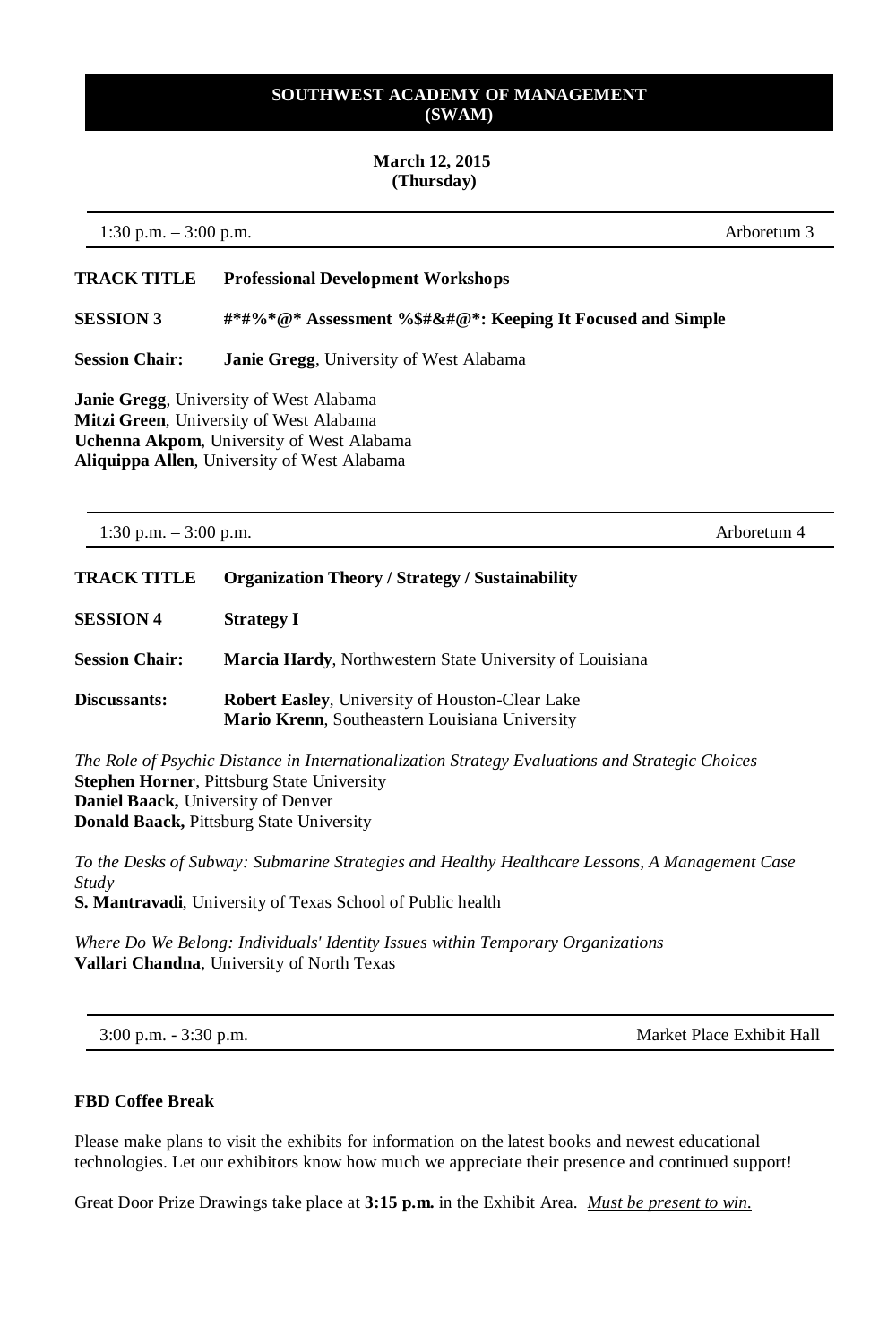#### **March 12, 2015 (Thursday)**

3:30 p.m. – 5:00 p.m. Arboretum 1

## **TRACK TITLE Human Resources / Careers**

#### **SESSION 1 Trends in HRM: Insights into Disability and Benefits**

**Session Chair: Alix Valenti**, University of Houston-Clear Lake

*Is Pregnancy a Disability?: Legal, Human Resource Management, and Social-organizational Perspectives*

**Whitney Botsford Morgan**, University of Houston-Downtown **Douglas TeDuits**, University of Houston-Downtown **Gail S.M. Evans**, University of Houston-Downtown **Benjamin C. Wickert**, Joyce, McFarland & McFarland, LLP

*Leadership for the Millennial Generation* **Alix Valenti**, University of Houston-Clear Lake

*Will International Economic Uncertainty Jeopardize Public and Private Pension Funds in the Future?* **Janice Baldwin**, University of Texas at Arlington **Beverly George**, University of Texas at Arlington **Anushri Rawat**, Nicholls State University

**Discussants: Alix Valenti**, University of Houston-Clear Lake **Janice Baldwin**, University of Texas at Arlington **Whitney Botsford Morgan**, University of Houston-Downtown

| $3:30$ p.m. $-5:00$ p.m. | Arboretum <sub>2</sub> |
|--------------------------|------------------------|
|--------------------------|------------------------|

## **TRACK TITLE General Management / Management Education**

#### **PANEL 2 Beyond-Lecture Approaches in Management Education**

**NOTE:** Session chairs will have 10 minutes to present the number of unique beyond-lecture methodologies available to teachers in and outside of the classroom, followed by a 50-minute roundtable discussion. Send your syllabus to Brian Kulik at bkulik @phu.edu before the conference begins, and we may use your syllabus as appoint of discussion to consider how to give it a best-fitting modern-approach makeover.

| <b>Session Chair:</b> | Brian Kulik, Hawaii Pacific University<br><b>Meghan Wright, Texas Wesleyan University</b> |
|-----------------------|-------------------------------------------------------------------------------------------|
| Discussants:          | <b>Michael Glissmeyer, Westminster College</b>                                            |
|                       | <b>Gerald Burch, Tarleton State University</b>                                            |
|                       | <b>Tim Schmidt, Hardin-Simmons University</b>                                             |
|                       | <b>Students from Texas Weslevan University</b>                                            |
|                       | Conference attendees please attend and participate                                        |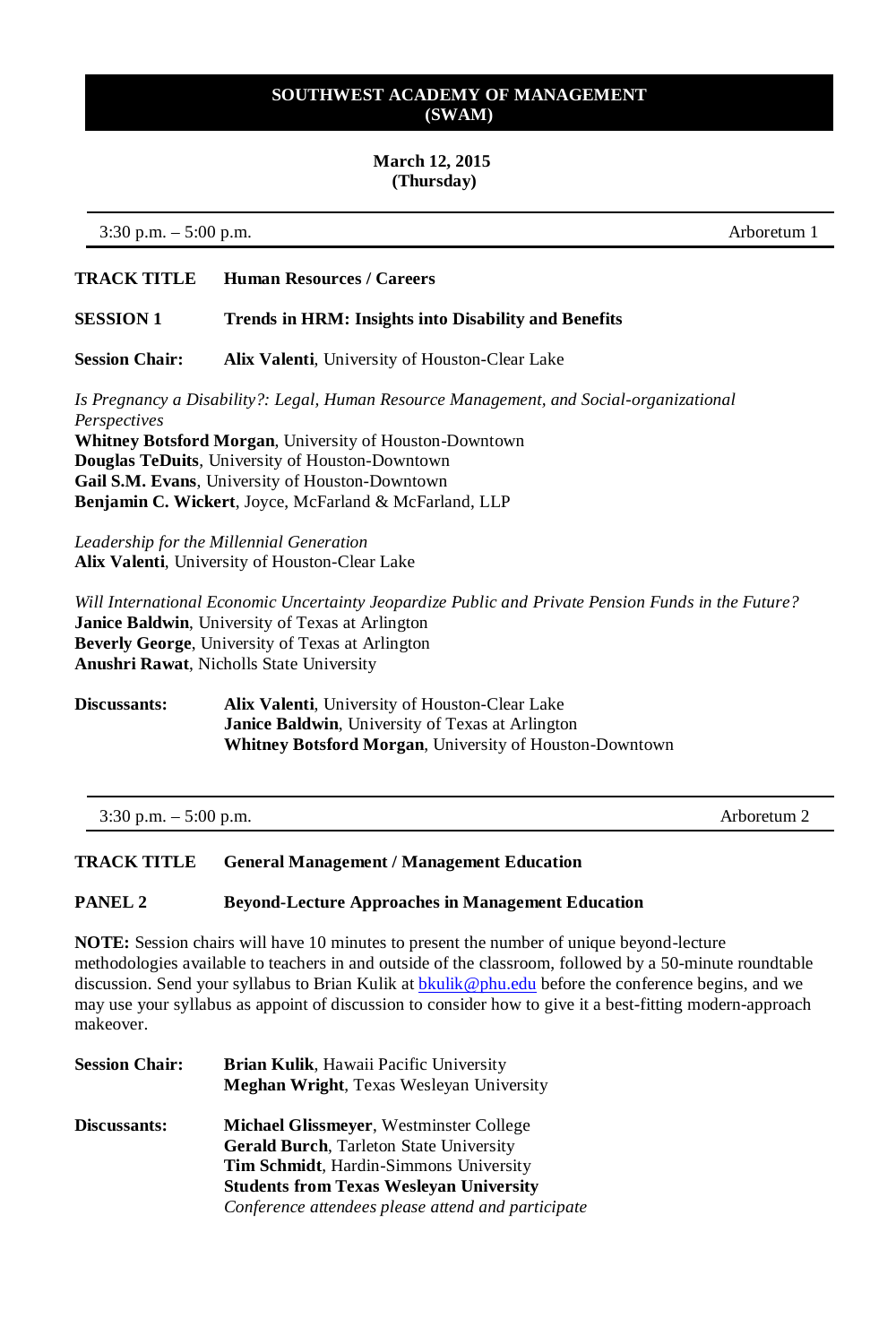#### **March 12, 2015 (Thursday)**

5:00 p.m. – 6:00 p.m. Arboretum 2

**SPECIAL SESSION**

#### **Planning Meeting for the 2016 Conference**

**Robert Epstein**, University of Central Oklahoma Program Chair-Elect, Southwest Academy of Management

Help shape SWAM's next meeting to be held in Oklahoma City, Oklahoma - March 9-12, 2016. Join in a thoughtful exchange of ideas and creative suggestions as we seek to continually improve the SWAM conference experience.

### **Make plans to join us in Oklahoma City for our 2016 conference.** ♦♦♦

**43rd Annual Conference**

March 9 – 12, 2016 Renaissance Oklahoma City Convention Center Hotel Oklahoma City, Oklahoma

## **44th Annual Conference**

March 8 - 11, 2017 Statehouse Convention Center/Marriott Little Rock, Arkansas

For a premier publishing opportunity, check out the peer-reviewed **FBD Journal** a[t https://www.fbdonline.org/journal/](https://www.fbdonline.org/journal/)

#### ٠

*All FBD conference participants are eligible to have their work considered for the low submission fee of \$40.*

Please make plans to visit the exhibits to receive information on the latest books and newest education technologies.

٠ Please let exhibitors know how much we appreciate their presence and continued support!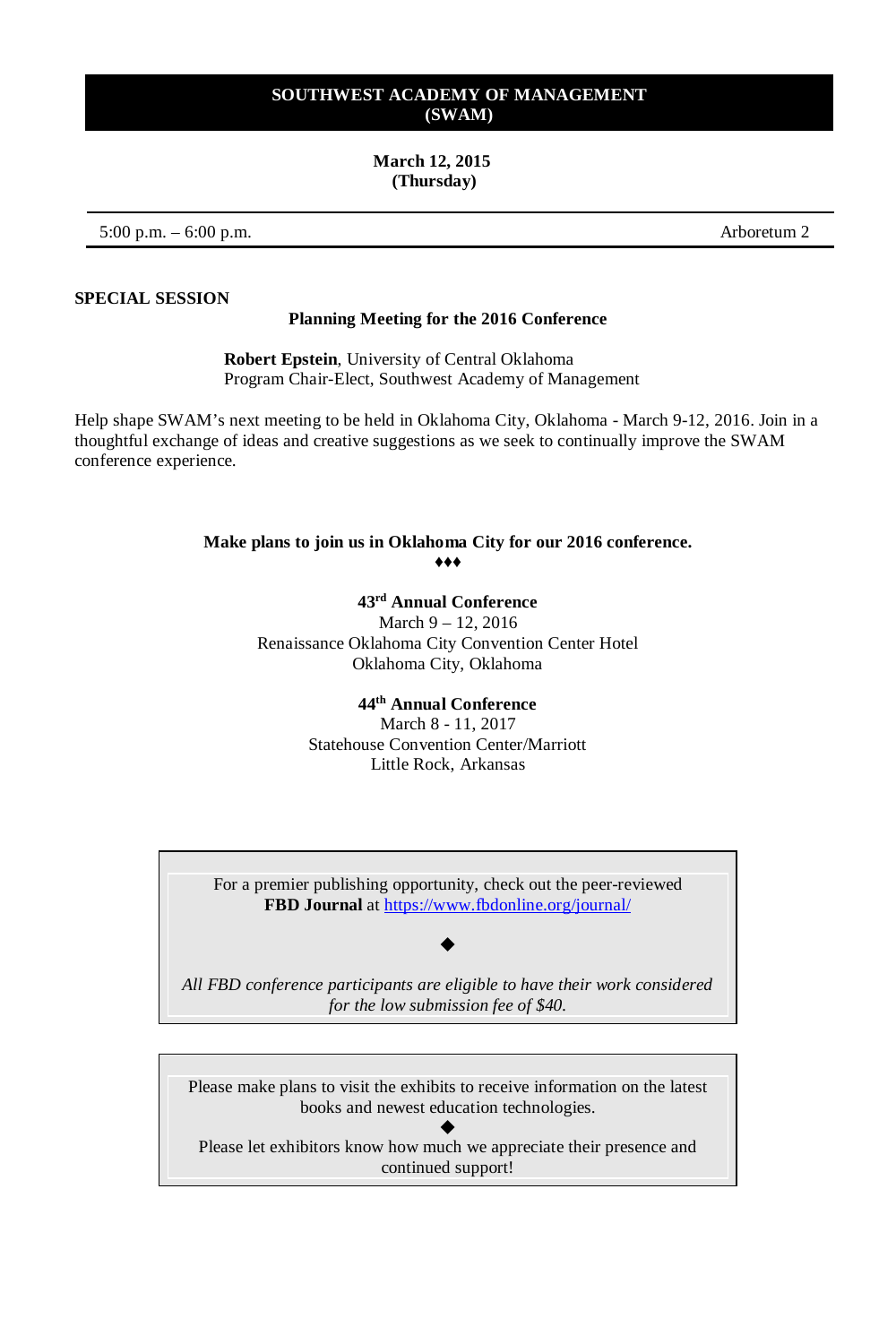## **March 13, 2015 (Friday)**

8:30 a.m. – 10:00 a.m. Arboretum 3

| TRACK TITLE           | <b>General Management / Management Education</b>                                                                                               |
|-----------------------|------------------------------------------------------------------------------------------------------------------------------------------------|
| PANEL 1               | <b>Evidence-Based Research of Evidence-Based Management</b>                                                                                    |
| <b>Session Chair:</b> | <b>Denie Burks, Berry College</b>                                                                                                              |
| <b>Discussants:</b>   | <b>Brian Kulik, Hawaii Pacific University</b><br>Michael Glissmeyer, Westminster College<br><b>Manjula Salimath, University of North Texas</b> |

*The panel discussion will be followed by a paper presentation.*

*Student Choice in the Classroom: The Effect of Satisfaction and Grades* **Michael Glissmeyer**, Westminster College

**Discussant: Gerald Burch**, Tarleton State University

| <b>TRACK TITLE</b>    | <b>Innovative Teaching Workshops</b>                     |
|-----------------------|----------------------------------------------------------|
| <b>SESSION 2</b>      | <b>Collaboration Inside and Outside of the Classroom</b> |
| <b>Session Chair:</b> | Nancy Kucinski, Hardin-Simmons University                |

*A Call for Collaboration* **Mark Poulos**, St. Edwards University **Anna Stewart,** St. Edwards University **Angel Tazzer,** St. Edwards University

*Getting Messy Outside the Classroom: The Use of Real Companies as Subjects for Semester-Long Student Class Projects*

**Michael E. Dobbs**, Eastern Illinois University

Please make plans to visit the exhibits to receive information on the latest books and newest education technologies.

 $\blacklozenge$ Please let exhibitors know how much we appreciate their presence and continued support!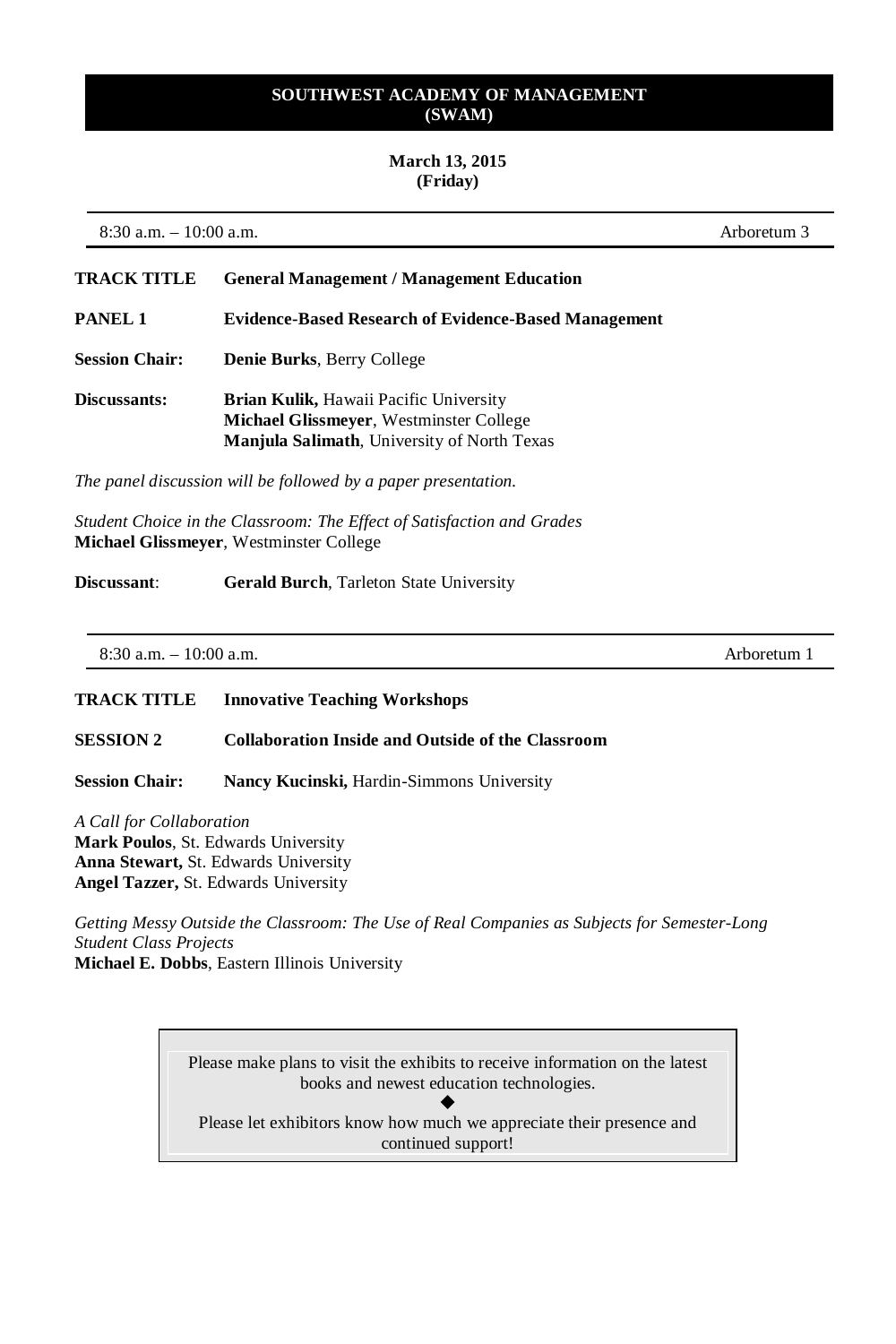#### **March 13, 2015 (Friday)**

8:30 a.m. – 10:00 a.m. Arboretum 3

#### **TRACK TITLE Ethics / Corporate Social Responsibility**

**SESSION 3 Calling to Management**

**Session Chair: Ethan Waples**, University of Central Oklahoma

*Mindful Management: Leveraging Spirituality in the Workplace as a Managerial Resource* **Uday Shinde**, Colorado Mesa University **Emma Fleck,** Colorado Mesa University

*Foundation Anchors for Management as a Calling* **Marcia Hardy**, Northwestern State University of Louisiana

8:30 a.m. – 12:00 p.m. Arboretum 4

| <b>TRACK TITLE</b>    | <b>Doctoral Consortium</b>                                                                                                                                                                                                                          |  |
|-----------------------|-----------------------------------------------------------------------------------------------------------------------------------------------------------------------------------------------------------------------------------------------------|--|
| <b>SESSION 4</b>      | <b>Doctoral Consortium</b>                                                                                                                                                                                                                          |  |
| <b>Session Chair:</b> | <b>Stephen V. Horner, Pittsburg State University</b>                                                                                                                                                                                                |  |
| <b>Facilitators:</b>  | Larry Garner, Texas A&M University – Central Texas<br><b>Greg Dess, University of Texas at Dallas</b><br>Kay Keels, Coastal Carolina University<br><b>Donald Baack, Pittsburg State University</b><br><b>Steve Boivie, Texas A&amp;M University</b> |  |

10:00 a.m. - 10:30 a.m.

#### **FBD Coffee Break**

Please make plans to visit the exhibits for information on the latest books and newest educational technologies. Let our exhibitors know how much we appreciate their presence and continued support! Prize Drawings take place at **10:15 a.m.** in the Exhibit Area. *Must be present to win.*

> Please make plans to visit the exhibits to receive information on the latest books and newest education technologies.  $\blacklozenge$ Please let exhibitors know how much we appreciate their presence and

> > continued support!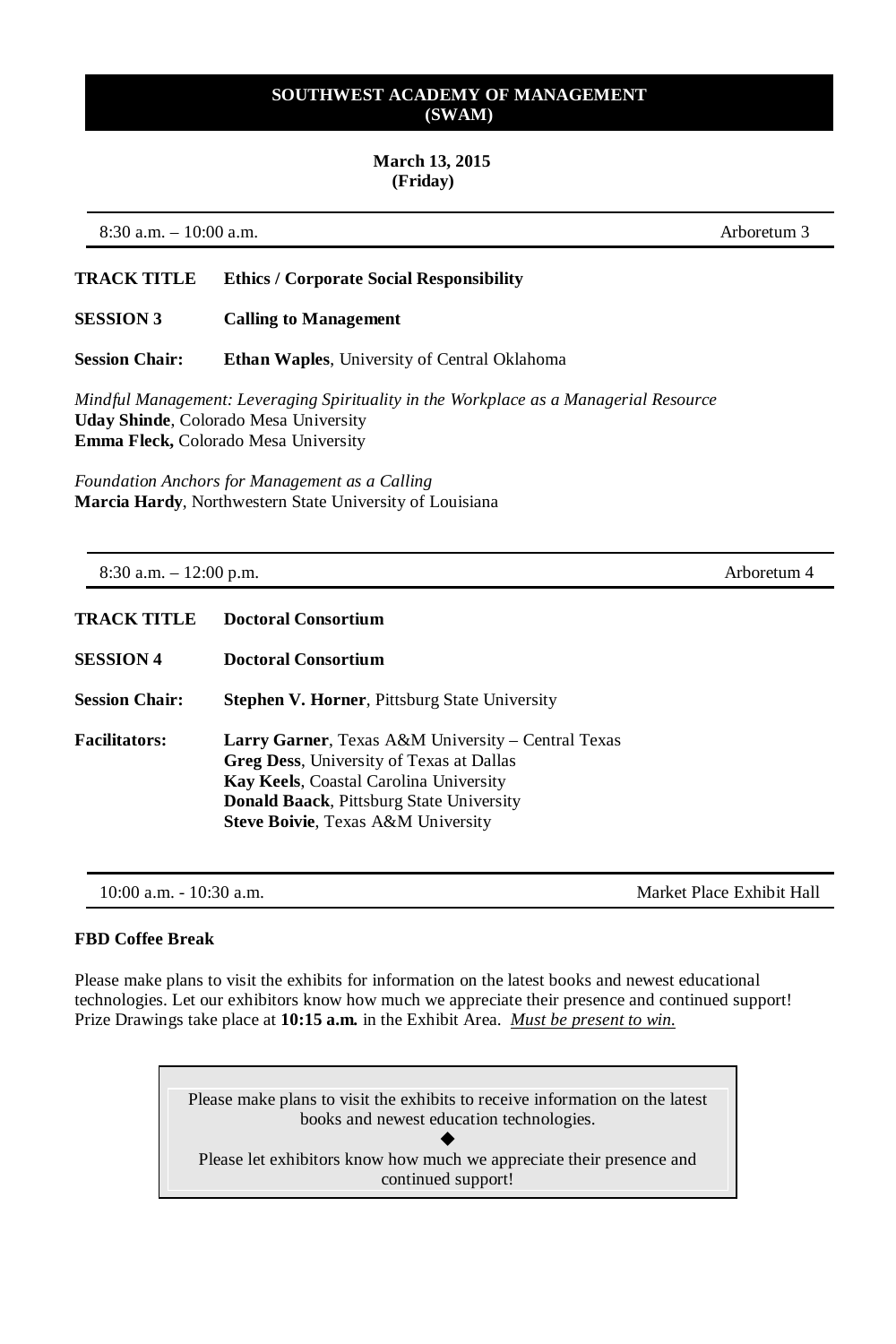#### **March 13, 2015 (Friday)**

10:30 a.m. – 12:00 p.m. Arboretum 1

## **TRACK TITLE Professional Development Workshops**

#### **SESSION 1 Social Entrepreneurship**

**Session Chair: Veena P. Prabhu**, California State University, Los Angeles

*Social Entrepreneurship and Civic Engagement: Development, Opportunities and Challenges among Millennials*

**Veena P. Prabhu**, California State University, Los Angeles

10:30 a.m. – 12:00 p.m. Arboretum 2

# **TRACK TITLE Organization Theory / Strategy / Sustainability**

**SESSION 2 Organization Theory Today**

**Session Chair: Greg Dess**, University of Texas at Dallas

**Discussants: David Epstein,** University of Houston- Downtown

*TMT Organizational High-Tech Venture Firms: Structural Arrangement and Their Potential Consequences* **Till Talaulicar,** University of Erfurt

*The Role of Codetermination in Shareholder Oriented Corporate Governance Reform: The Case of Executive Remuneration Disclosure* **Mario Krenn,** Southeastern Louisiana University

*Paradox of Ownership and Marketing-based Restructuring after a Horizontal Merger: Case Study of Japanese Pharmaceutical Companies* **Hui-Ling Wangrenn,** Yuan Ze University **Hung-Hsin Chen,** East China Norman University

> For a premier publishing opportunity, check out the peer-reviewed **FBD Journal** a[t https://www.fbdonline.org/journal/](https://www.fbdonline.org/journal/)

*All FBD conference participants are eligible to have their work considered for the low submission fee of \$40.*

٠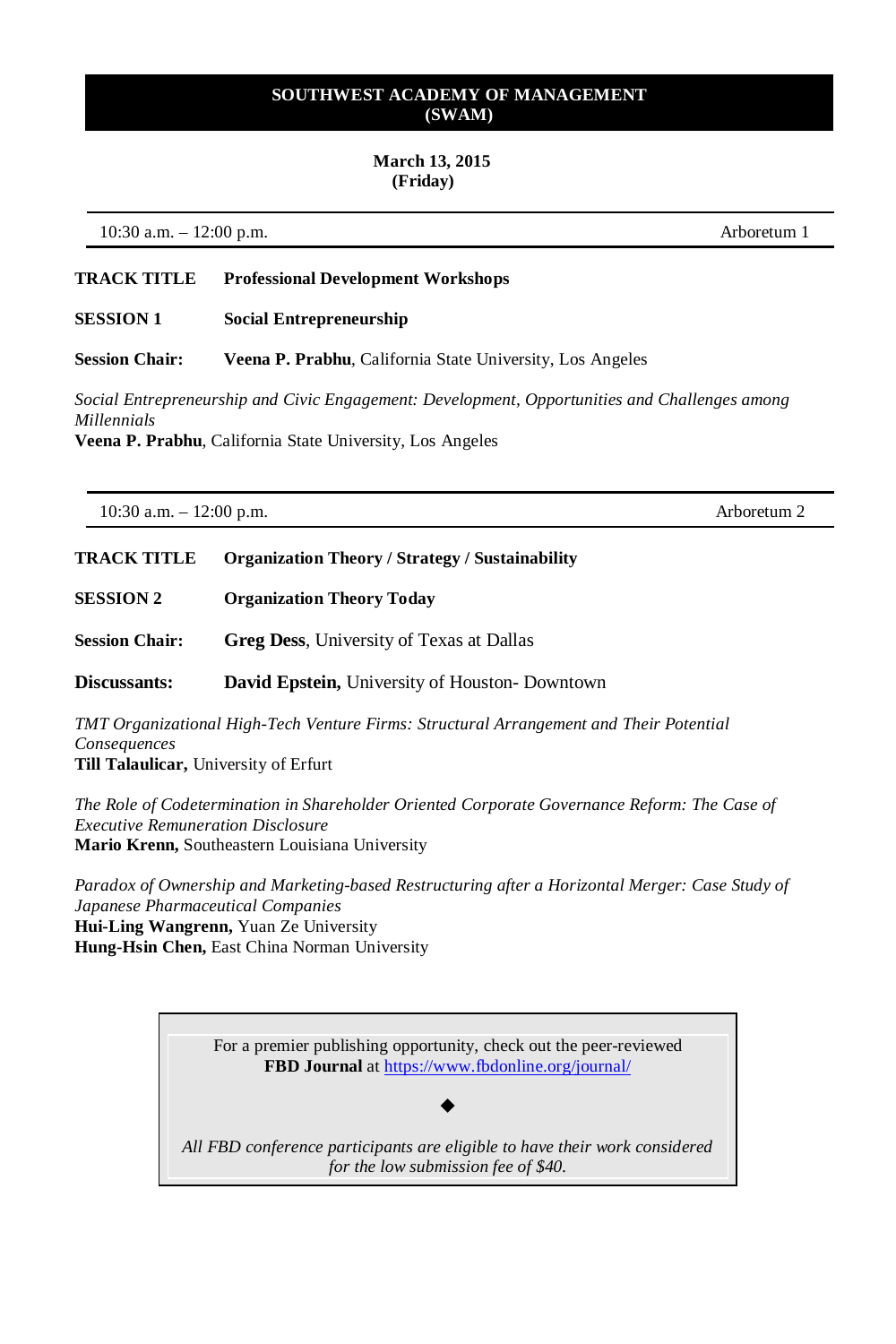#### **March 13, 2015 (Friday)**

10:30 a.m. – 12:00 p.m. Arboretum 3

## **TRACK TITLE Organizational Behavior / Leadership**

**SESSION 3 OB II**

**Session Chair: Phyllis Duncan**, Our Lady of the Lake University

*Some Unresolved Issues in the Person-Centered Approach to Organizational Commitment within the Meyer/Allen Paradigm* **Stephen Jaros**, Southern University **Robert Culpepper**, Stephen F. Austin State University

*Shared Fate and Shared Strength: The Effects of Unit Cohesion on Well-Being and Counterproductive Work Behavior* **Tiffany Bisbey**, University of Houston

**L Witt**, University of Houston **Lars Johnson**, University of Houston **Sophie Romay**, University of Houston **Amanda Palmer**, University of Houston **Allison Boyes**, University of Houston

*Se Habla Español: Antecedents and Consequences of Speaking Spanish at Work* **Saul Valdiviezo**, University of Texas at El Paso **Laura Guerrero**, University of Texas at El Paso **Richard Posthuma**, University of Texas at El Paso **Claudia Hernandez**, University of Texas at El Paso

#### **SPECIAL SESSION**

#### **SWAM Officers' Meeting and Luncheon**

**Presiding Manjula Salimath**, University of North Texas President, Southwest Academy of Management, 2015-2016

> For a premier publishing opportunity, check out the peer-reviewed **FBD Journal** a[t https://www.fbdonline.org/journal/](https://www.fbdonline.org/journal/)

*All FBD conference participants are eligible to have their work considered for the low submission fee of \$40.*

٠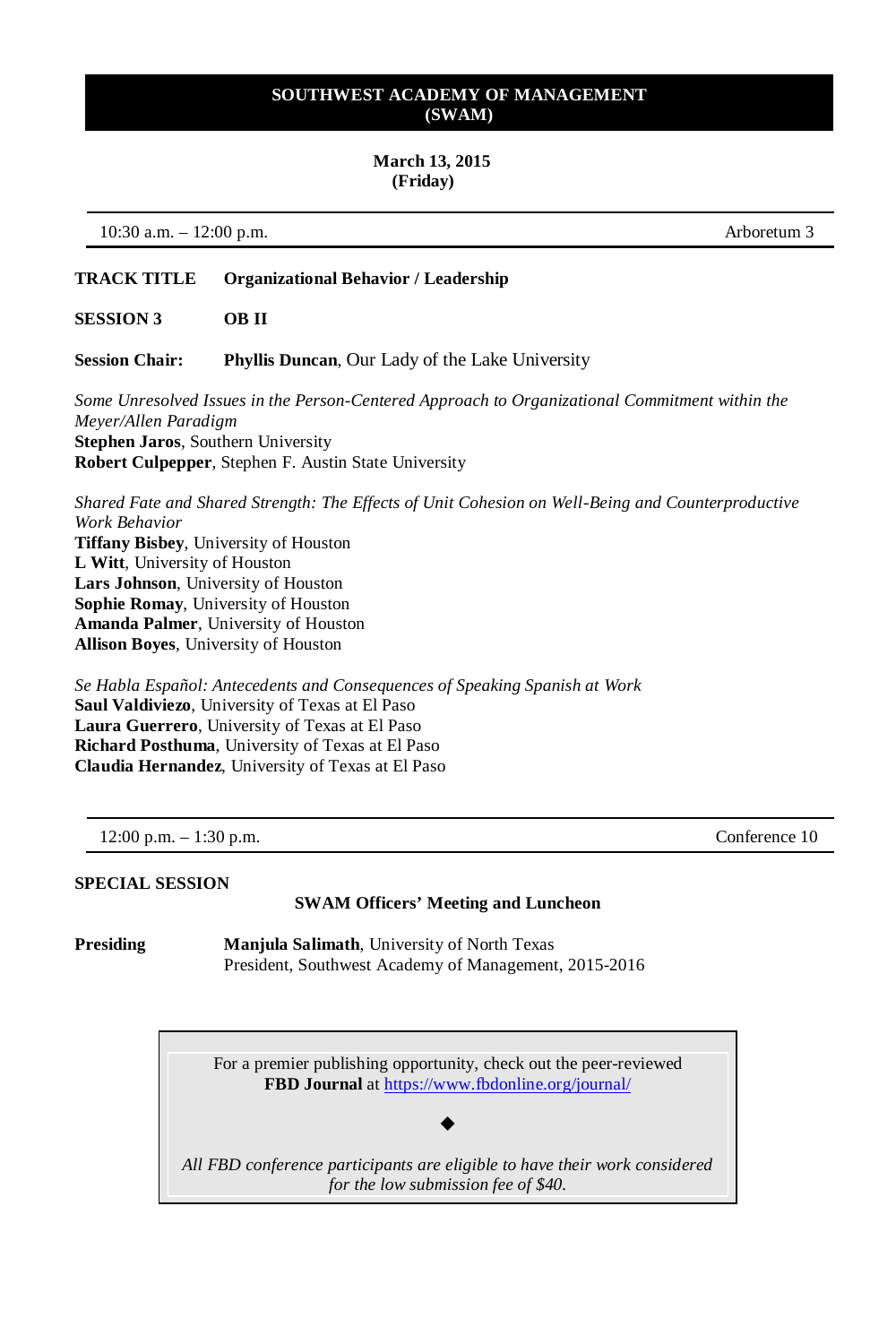#### **March 13, 2015 (Friday)**

1:30 p.m. – 3:00 p.m. Arboretum 1

## **TRACK TITLE Research Pipeline**

**SESSION 1 Research Pipeline**

**Session Chair: Mario Hayek**, Texas A&M University-Commerce

*Social Identity Consciousness and Entrepreneurial Motivations: Validation of a Surrogate Measure of Social Identity Concerns Among Entrepreneurs* **Robert Robinson**, Texas Tech University **Amanda Hinojosa**, University of Houston-Clear Lake

*Relationship between Human Resource (HR) Practices and Turnover: The Mediating Effect of Ethical Climate* **Tobi Popoola**, University of Mississippi

*Accountability in Practice: Mechanism for Entrepreneurs* **Tobi Popoola**, University of Mississippi

*Rediscovering Lost Values: Exploring Contextual and Universal Views of Values within Leadership* **Alex Williams**, Texas A&M University-Commerce

*Millennial Employee Retention* **Emily Hammer**, West Texas A&M University

1:30 p.m. – 3:00 p.m. Arboretum 2

**TRACK TITLE Organizational Behavior / Leadership**

**SESSION 2 OB III**

**Session Chair: Henry Williams**, Purdue University North Central

*Should I Leave or Not? The Role of LMX and Organizational Climate in Organizational Citizenship Behavior and Turnover Relationship* **Ankur Nandedkar**, Cameron University

*The Role of Extraversion and Communication Methods on an Individual's Satisfaction with the Team* **Michele N. Medina**, University of North Texas **Saurabh Srivastava**, University of North Texas **Adam Stoverink**, University of Northern Illinois

*Organizational Structure: Practical Example of Time Warner Inc. in 2002* **S. Mantravadi**, University of Texas School of Public Health **D. Wern**, California State University, Los Angeles **M. Fimbres**, California State University, Los Angeles **S. Bhardwaj**, California State University, Los Angeles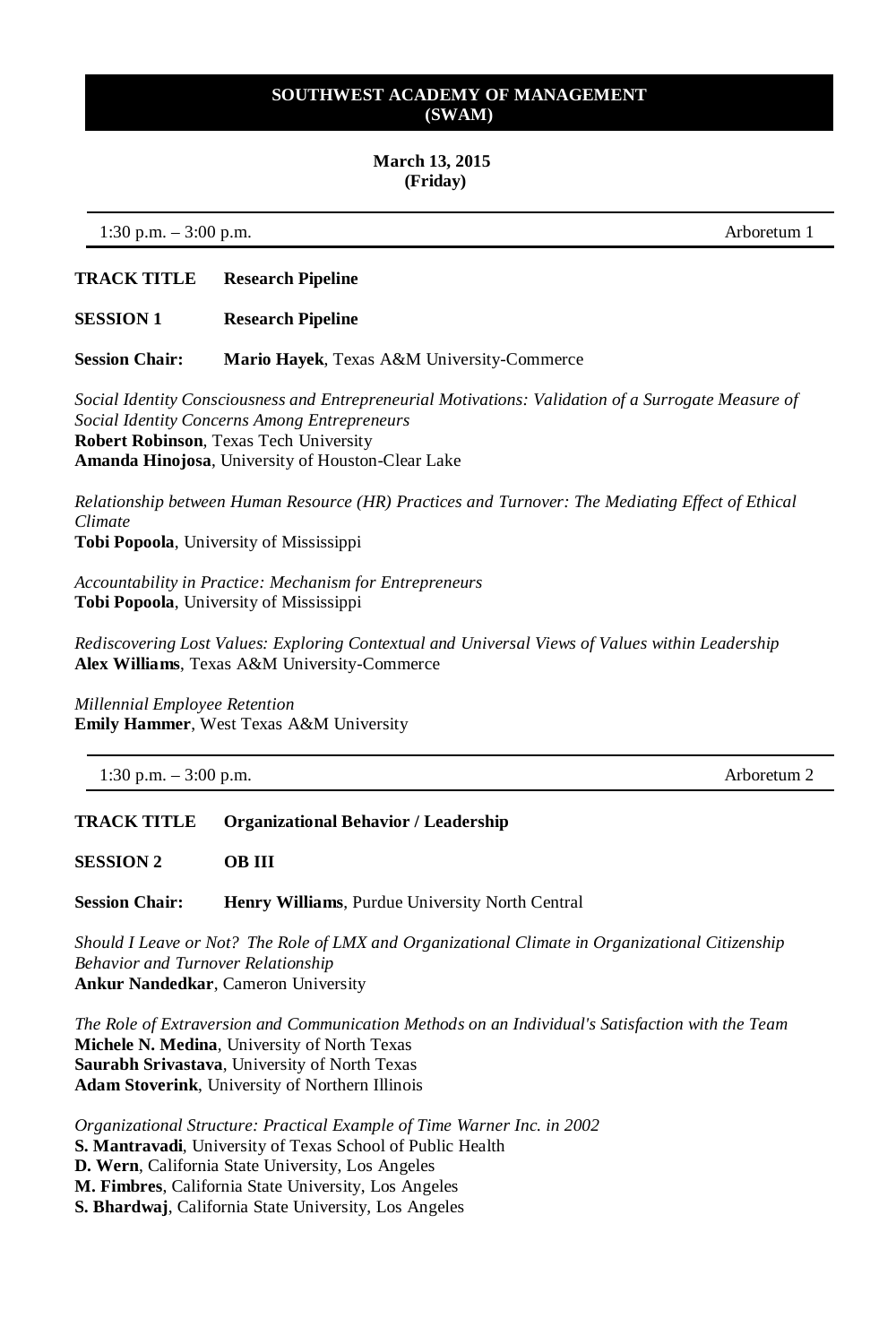#### **March 13, 2015 (Friday)**

3:00 p.m. - 3:30 p.m. Market Place Exhibit Hall

#### **FBD Coffee Break**

Please make plans to visit the exhibits for information on the latest books and newest educational technologies. Let our exhibitors know how much we appreciate their presence and continued support!

Great Door Prize Drawings take place at **3:15 p.m.** in the Exhibit Area. *Must be present to win.*

| $3:30$ p.m. $-$<br>$5:00$ p.m.<br>Arboretum. |
|----------------------------------------------|
|----------------------------------------------|

## **TRACK TITLE Entrepreneurship / Small Business / Innovation**

**SESSION 1 Entrepreneurship II**

**Session Chair: Kanu Priya**, Western Illinois University – Quad Cities

*Franchisor Market Power and Control Rights in Franchise Systems: The Case of Major League Baseball Versus the Los Angeles Dodgers* **Richard Brown**, Pennsylvania State University

*A Knowledge Barrier Approach to Health IT Diffusion in Nursing Homes: The Role of IT Vendors* **Araba Bezboruah**, University of Texas at Arlington **Darla Hamann**, University of Texas at Arlington

*Attracting and Retaining Entrepreneurs: The Role of City and State-wide Employment Nondiscrimination Ordinances to Protect LGBTQ Employees* **Kelly Weeks**, Augustana College

> Please make plans to visit the exhibits to receive information on the latest books and newest education technologies.

 $\blacklozenge$ Please let exhibitors know how much we appreciate their presence and continued support!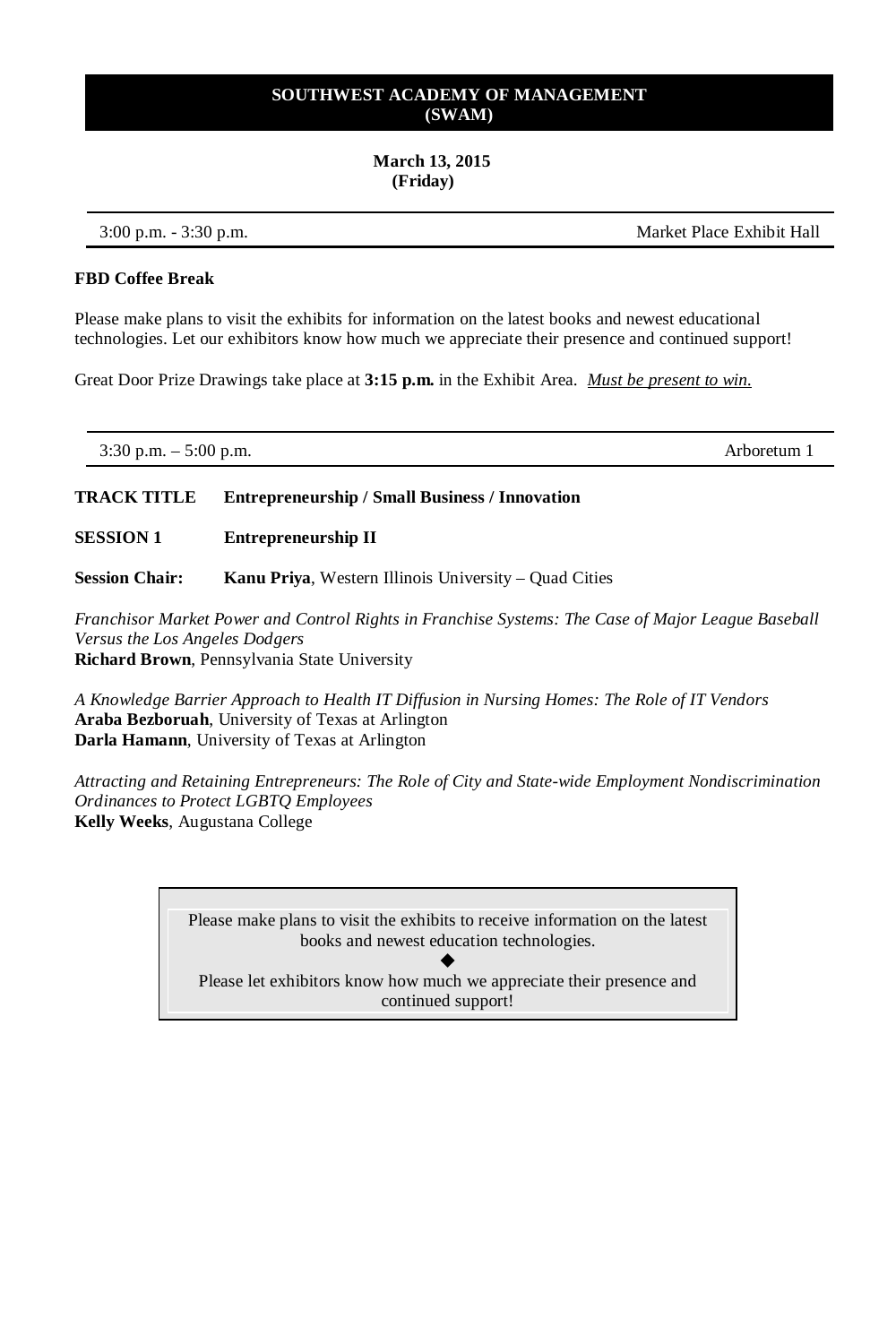#### **March 13, 2015 (Friday)**

3:30 p.m. – 5:00 p.m. Arboretum 2

**TRACK TITLE Best Paper Session**

### **SESSION 2 Recognition of the SWAM 2015 Award Winners**

**Presiding Manjula Salimath**, University of North Texas President Elect, Southwest Academy of Management

> **Special Recognition by Larry Garner, Texas A&M University - Central Texas Scott Douglass**, University of Montana **Recipient of the 2013 Outstanding Educator Award**

*Psychological Contract Breach and Co-Worker Exclusion: The Moderating Effects of Collectivism/Individualism* **Kevin S. Cruz**, University of Texas at El Paso **Thomas J Zagenczyk**, Clemson University **Kristin L Scott**, Clemson University **Janelle H. Cheung**, Clemson University

**Winner of the 2015 McGraw-Hill Education Distinguished Paper Award**

**M. Suzanne Clinton**, University of Central Oklahoma **2015 Outstanding Educator**

**Janice Baldwin**, University of Texas at Arlington **Recipient of the 2015 SWAM Best Reviewer Award**

**Remarks Donald Baack**, Pittsburg State University **Recipient of the 2014 Outstanding Educator Award**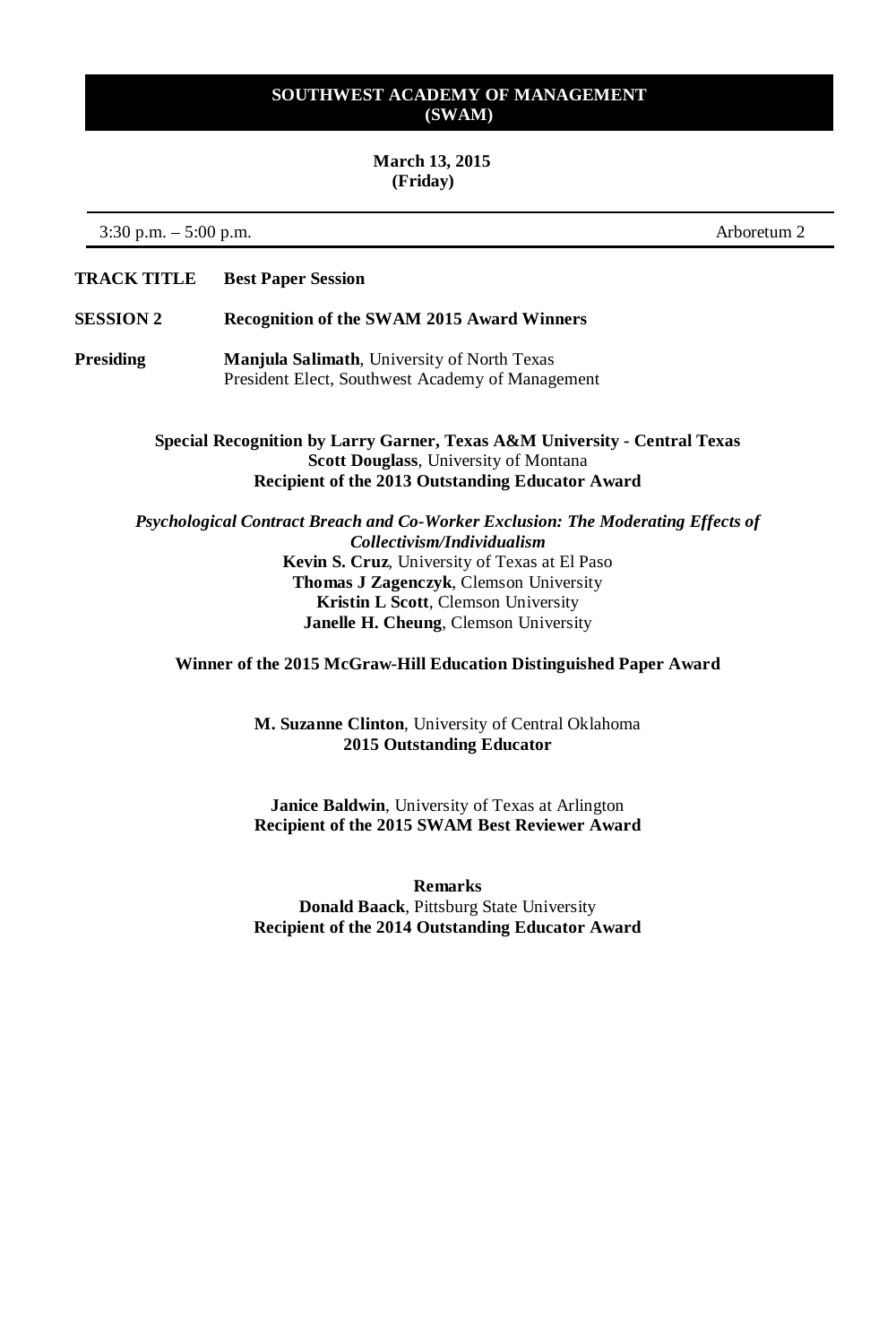### **March 13, 2015 (Friday)**

3:30 p.m. – 5:00 p.m. Arboretum 3

## **TRACK TITLE Organizational Behavior / Leadership**

**SESSION 3 OB IV**

**Session Chair: Phyllis Duncan**, Our Lady of the Lake University

*Psychological Contracts Revisited: Providing a New Framework and Example* **Gerald Burch**, Tarleton State University **Nathan Heller**, Tarleton State University **Jana Burch**, Tarleton State University **Jacob Heller**, Tarleton State University **John Bachelor**, University of West Florida

*Leader Situational Awareness as a Predictor of Emotional Exhaustion* **Jana Burch**, Tarleton State University **Jacob Heller**, Tarleton State University **John Bachelor**, University of West Florida

*The Interactive Effects of Goal-Focused Leadership and Procedural Justice on Engagement* **Sonya Stokes**, University of Houston **Lars Johnson**, University of Houston

*Conflicting Rewards in Student Groups: Effects of Scholarship Student or Student-Athlete Membership on Social Loafing and University Satisfaction* **Kent Faught**, Ouachita Baptist University

5:15 p.m. – 6:15 p.m. Arboretum 1

## **SWAM Annual Business Meeting**

**Presiding: Janie R. Gregg**, The University of West Alabama President, Southwest Academy of Management

All members are encouraged to attend our annual business meeting. Each attendee receives one free drink ticket, redeemable at the reception that follows. We look forward to seeing you there.

6:30 p.m. – 8:00 p.m. Window Box

#### **SWAM Annual Reception**

Unwind with friends and colleagues over drinks and hors d'oeuvres. Redeem your free drink ticket from the business meeting. Additional beverages may be purchased at the cash bar.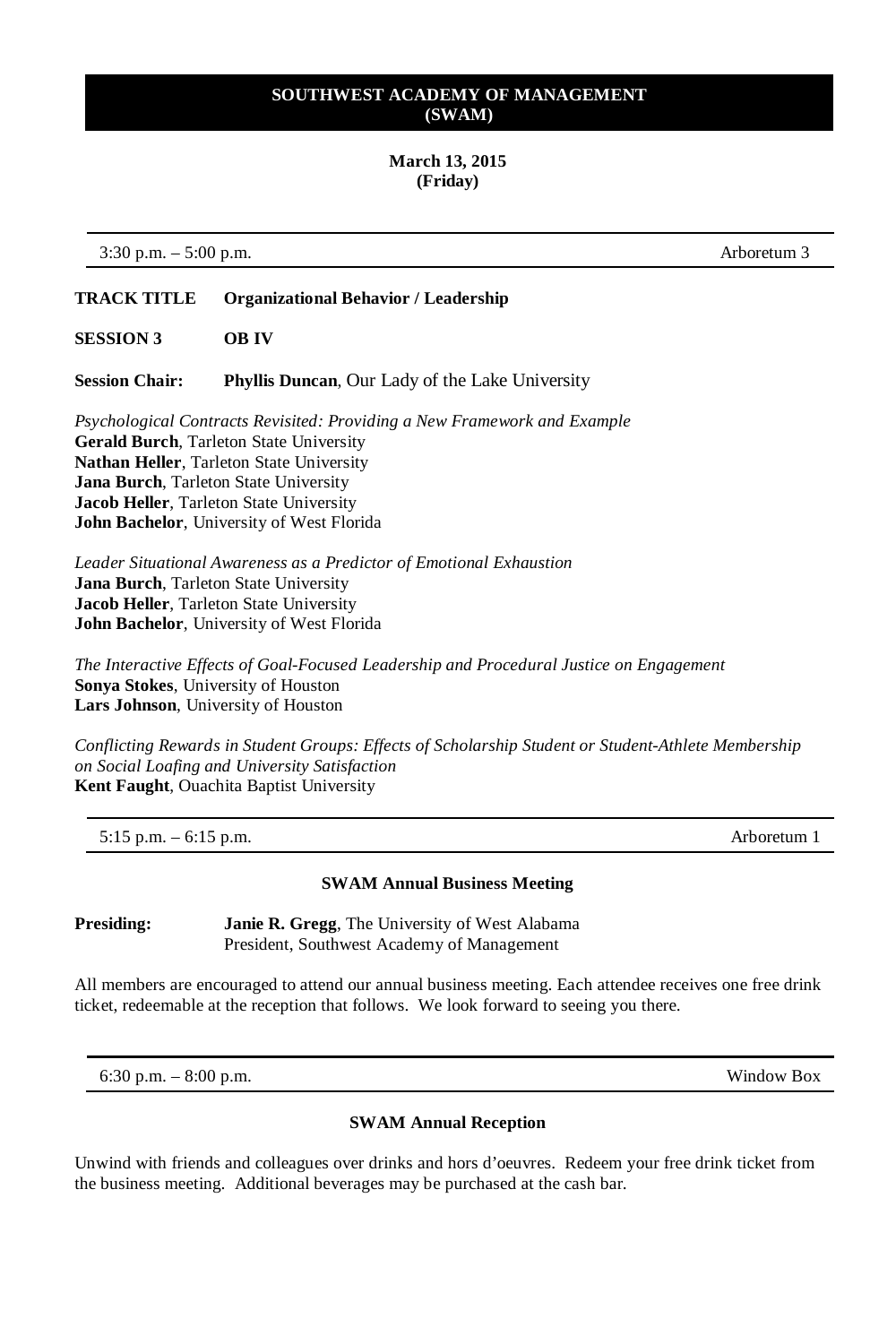## **Southwest Academy of Management 2015 Annual Meeting Program Corrections and Changes**

## **Presentations Cancelled:**

10:30 a.m. Thursday, March 12, 2015 Arboretum 4 *The Impact of National Culture on Corporate Social Responsibility: The Case of Europe and Asia*  **Namporn Thanetsunthorn**, Benedictine University

1:30 p.m. Thursday, March 12, 2105 *Where Do We Belong: Individuals' Identity Issues within Temporary Organizations*  **Vallari Chandna**, University of North Texas Arboretum 4

10:30 a.m. Friday, March 13, 2015 Arboretum 2 *The Role of Codetermination in Shareholder Oriented Corporate Governance Reform: The Case of Executive Remuneration Disclosure*  **Mario Krenn,** Southeastern Louisiana University

*Paradox of Ownership and Marketing-based Restructuring after a Horizontal Merger: Case Study of Japanese Pharmaceutical Companies*  **Hui-Ling Wangrenn,** Yuan Ze University **Hung-Hsin Chen,** East China Norman University

1:30 p.m. Friday, March 13, 2015 Arboretum 1 *Relationship between Human Resource (HR) Practices and Turnover: The Mediating Effect of Ethical Climate*  **Tobi Popoola**, University of Mississippi

3:30 p.m. Friday, March 13, 2015 Arboretum 1 *Franchisor Market Power and Control Rights in Franchise Systems: The Case of Major League Baseball Versus the Los Angeles Dodgers* **Richard Brown**, Pennsylvania State University

3:30 p.m. Friday, March 13, 2015 Arboretum 2 **Special Recognition by Larry Garner**, Texas A&M University - Central Texas **Scott Douglass**, University of Montana

## **Name Corrections:**

12 p.m. Thursday, March 12, 2015 Regency **Speaker Series Luncheon (Advance Purchase Necessary) Presiding: John N. Davis**, Hardin-Simmons University Program Chair, Southwest Academy of Management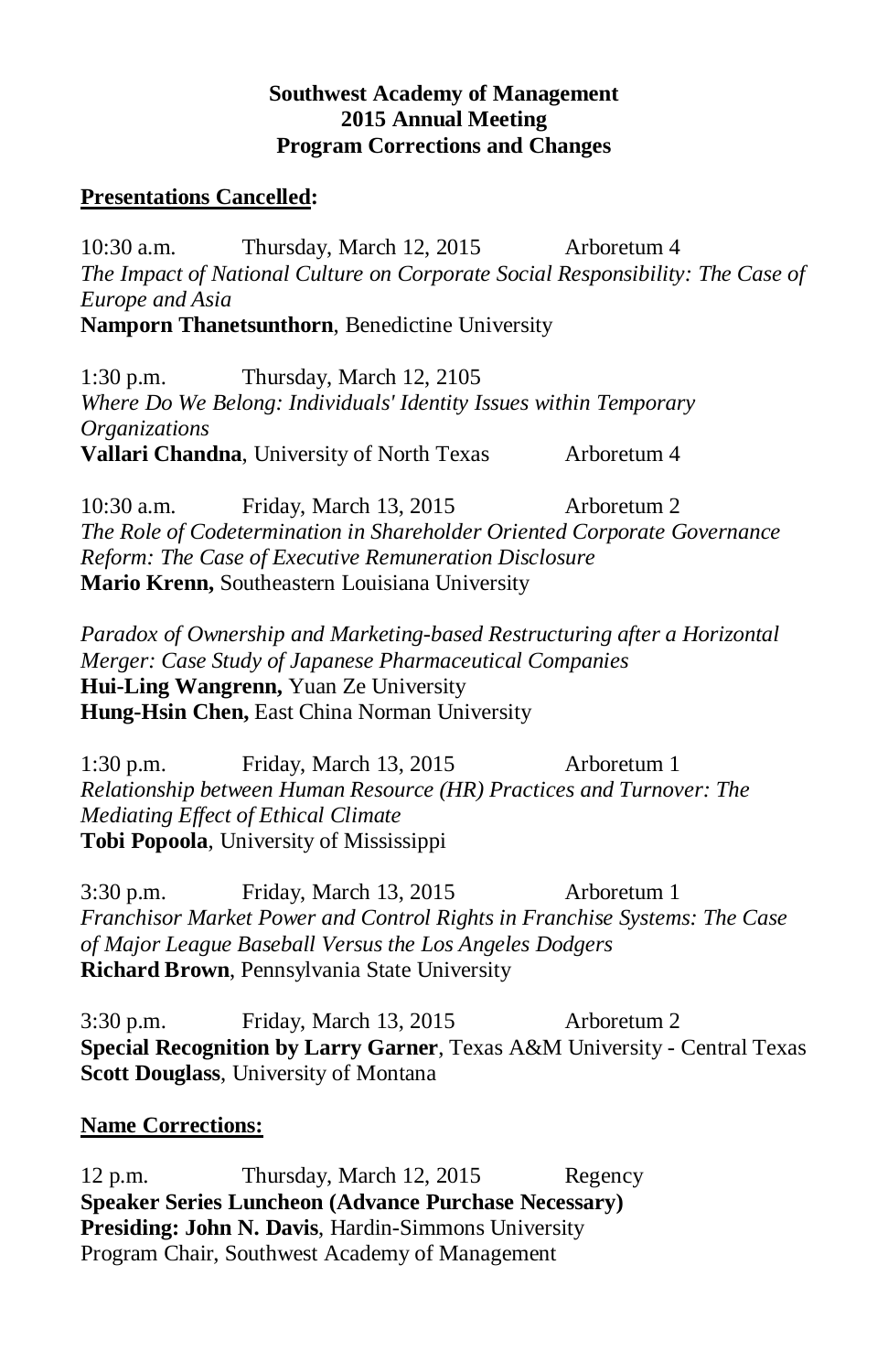**Discussant: Jake Williams**, PMI Research Administrator

**Recognition of M. Suzanne Clinton**, University of Central Oklahoma **2015 Outstanding Educator By Manjula Salimath**, University of North Texas President Elect, Southwest Academy of Management

Advanced Purchase Necessary. Sandy Edwards will have a list at the door.

Sponsored in part by Project Management Institute Research Program

3:30 p.m. Thursday, March 12, 2015 Arboretum 3 *Leader Situational Awareness as a Predictor of Emotional Exhaustion* **Lars Johnson,** University of Houston **Sonya Stokes,** University of Houston **Tiffany Bisbey,** University of Houston

1:30 p.m. Friday, March 13, 2015 Arboretum 2 *The Role of Extraversion and Communication Methods on an Individual's Satisfaction with the Team*  **Michele N. Medina**, University of North Texas **Saurabh Srivastava**, University of North Texas

*Organizational Structure: Practical Example of Time Warner Inc. in 2012*  **S. Mantravadi**, University of Texas School of Public Health **D. Wern**, California State University, Los Angeles **M. Fimbres**, California State University, Los Angeles **S. Sharma**, California State University, Los Angeles

## **Email Correction:**

3:30 p.m. Thursday, March 12, 2015 Arboretum 2 Brian Kulik's email is [bkulik@hpu.edu](mailto:bkulik@hpu.edu)

# **Location Change:**

12 p.m. Friday, March 13, 2015 **SWAM Officers' Meeting and Luncheon** The Houston Club, One Shell Plaza Building, 910 Louisiana, 49th Floor

## **Location and Time Change:**

8:30 a.m. Friday, March 13, 2014 Sandalwood A *Social Entrepreneurship and Civic Engagement: Development, Opportunities and Challenges among Millennials*  **Veena P. Prabhu**, California State University, Los Angeles